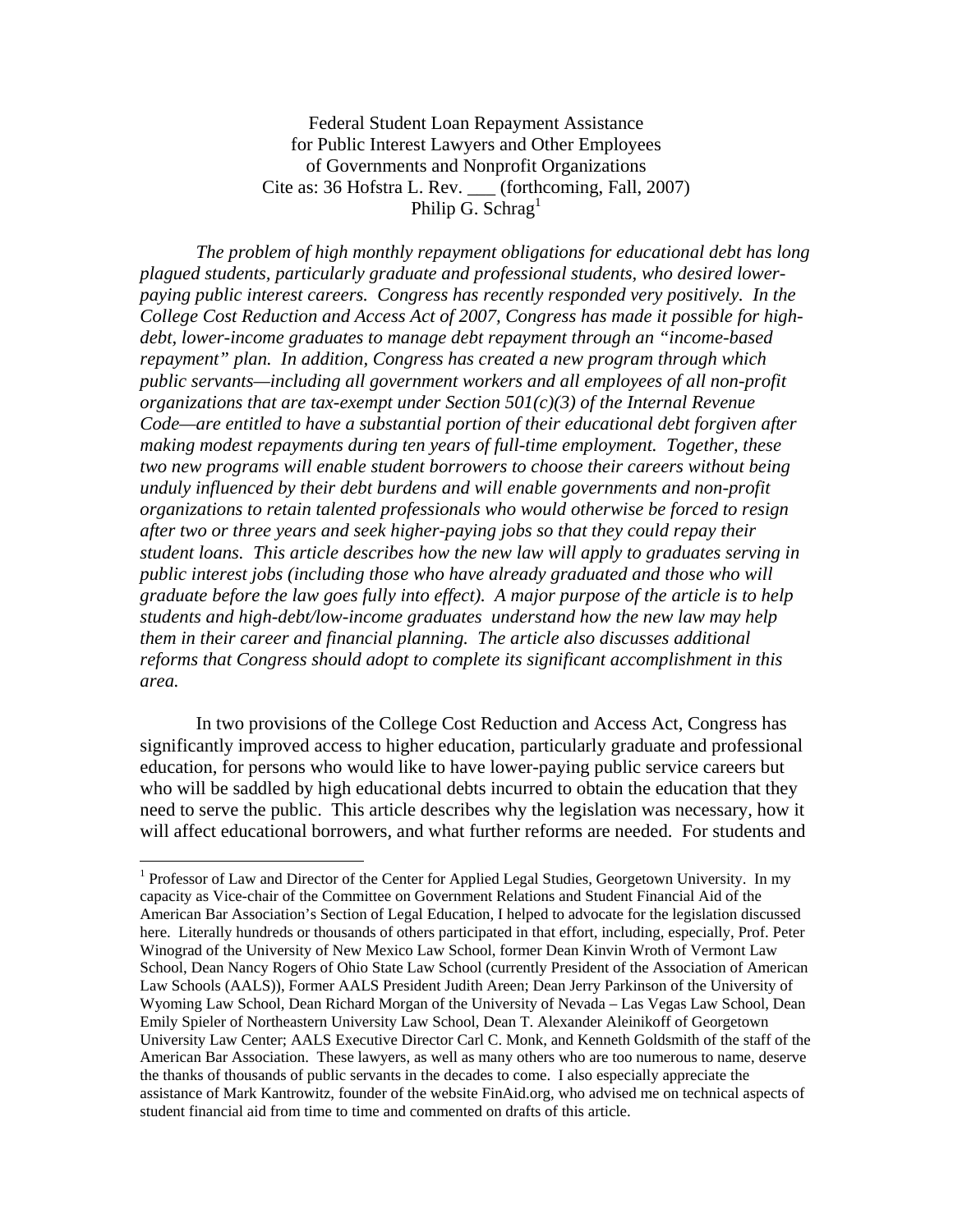graduates, particularly those planning to become public interest lawyers, it is also a road map to the law's provisions for obtaining loan repayment assistance.

#### I. Why the New Law Was Needed

 In a Hofstra Law Review article seven years ago, I described the plight of many people who decided to go to law school so that they could serve those who were most in need, including low-income clients, criminal defendants, immigrants, and victims of domestic violence.<sup>2</sup> These idealistic students often discovered, as graduation neared, that they owed so much on their educational loans that they could not afford to live on the low salaries offered by legal aid offices, public defender programs, and other non-profit organizations, or on the modest salaries offered by many state and local governments. By 1999, the vast majority of students borrowed to finance their legal educations, and most of those students graduated from private law schools with educational debt (from undergraduate and graduate education) exceeding \$79,000; from public law schools, the corresponding amount was more than  $$52,000$ .<sup>3</sup> For students graduating from many law schools, the median debt figure was higher, and of course many individual graduates had debts much higher than the medians at their schools. On a "standard" ten-year repayment plan, a graduate with \$75,000 of debt would have had to repay \$11,112 annually, a huge percentage of the 1999 median public interest starting salary of  $$32,000.<sup>4</sup>$ 

 In the following years, as law school tuition and cumulative debt at graduation continued to increase, anecdotal accounts revealed the personal dilemmas of graduates and the difficulties that public interest employers faced. Paula Clifford took a \$26,000 job as a prosecutor in Bristol County, Massachusetts, but to repay her \$70,000 debt, she had to keep her college bartending job in Boston, "occasionally serving drinks to defense lawyers she had faced in court." After five years, at the age of 31, she was still living in her parents' house and driving a car with 235,000 miles on it. She had to quit for more lucrative employment. Similarly, Claudia M. Vitale worked as a legal aid lawyer and took a second job at a clothing shop so that she could buy clothes for court at a discount. After struggling for three years to make ends meet, she joined a private firm.<sup>5</sup> Angel Fox graduated from Capitol University Law School, where, hoping to become a public defender, she took classes in criminal procedure and part time jobs at a battered women's shelter and the state attorney general's office. But because she graduated with debt of \$60,000, she gave up her career ambitions and took a job with an insurance company.<sup>6</sup>

1

<sup>&</sup>lt;sup>2</sup> Philip G. Schrag, "The Federal Income-Contingent Repayment Option for Law Student Loans," [hereafter "Federal ICR Option"] 29 Hofstra L. Rev. 733 (2001). The article was republished in book form as Philip G. Schrag, REPAY AS YOU EARN (Bergin & Garvey, 2002). 3

<sup>&</sup>lt;sup>3</sup> These figures are based on queries that Mark Kantrowitz made of the 1999-2000 National Postsecondary Student Aid Study (NPSAS) and represent median cumulative debt for the 85% of private law school students who borrowed and the 90% of public law students who borrowed. Email to the author from Mark Kantrowitz, Sept. 12, 2007. In his 2001 article, the author reported slightly lower cumulative debt figures based on other sources that were then available. Federal ICR Option at 745-46. 4 Id. at 753.

<sup>&</sup>lt;sup>5</sup> Jonathan D. Glater, "High Tuition Debts and Low Pay Drain Public Interest Law," N.Y. Times, Sept. 12, 2003.

<sup>&</sup>lt;sup>6</sup> Adelle Waldman, "In Debt from Day One," Christian Science Monitor, March 9, 2004.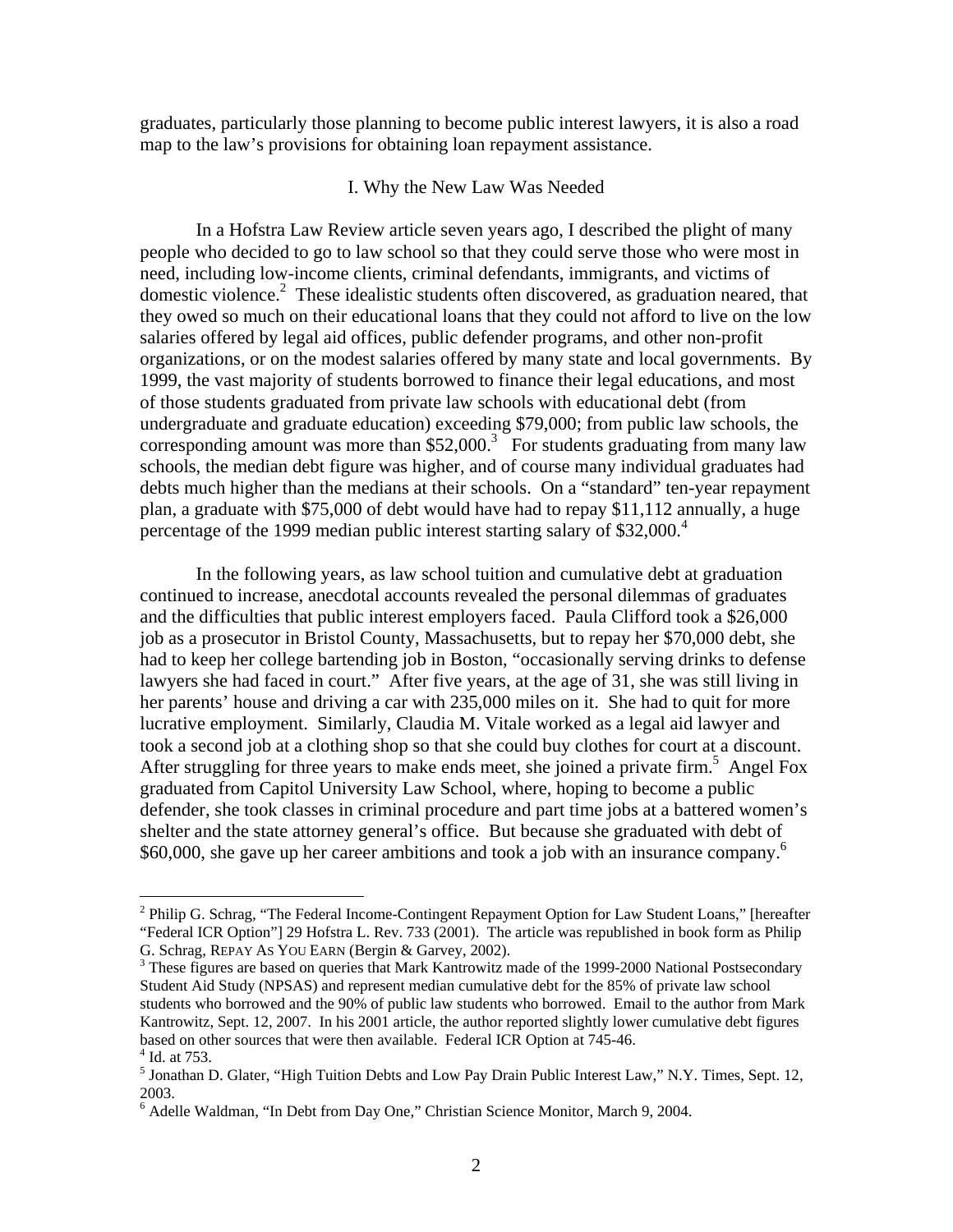The retention problem became acute for public interest employers. As of 2006, 42% of legal aid lawyers in Illinois planned to leave their jobs within the next three years, in significant measure because of law school debt.<sup>7</sup>

 The American Bar Association created a commission to study this problem. It concluded that "many public service employers report having a difficult time attracting the best qualified law graduates. Alternatively, those who do hire law graduates find that, because of educational debt payments, those whom they do hire leave just at the point when they provide the most valuable services."<sup>8</sup>

 Despite many press accounts of these problems, they only got worse. By 2004, the median cumulative debt of those graduating from private law schools had risen from the 1999 level of about \$79,000 to a new high of more than \$94,000, including more than \$80,000 incurred just during the three years of law school. The cumulative debt of public law school graduates exceeded  $$57,000.$ <sup>9</sup> Yet in 2005, the median public interest law starting salary was only \$40,000.<sup>10</sup>

 President Bill Clinton and Congress made a failed attempt to address this problem through legislation enacted in 1993. With the President's strong encouragement, Congress created the "income-contingent repayment (ICR) option" for student loans. Under this option, a borrower may elect to repay federally-guaranteed and federallyextended loans over a period of 25 years, but in any given year, the borrower's repayment obligation is limited by a formula that ties it to the borrower's income.<sup>11</sup> Specifically, the borrower is not obligated to repay more than 20% of discretionary income, defined as adjusted gross income minus the federal poverty level applicable to the borrower's family size.<sup>12</sup> Any money that would be due under a 25-year repayment schedule that is not paid because of the income-contingent cap is added to the borrower's principal, so the principal can become much greater than the original debt. But to prevent that principal balance from growing geometrically, compounding of interest ceases when the principal balance reaches 110% of the original principal and does not resume even if the balance is reduced below that level.<sup>13</sup> Even with this limitation on the growth of the principal, however, a borrower with very high debts and a very low income might find that the principal would never stop growing, requiring monthly payments long after the borrower retired. To prevent this situation, Congress and the Department of Education provided

1

<sup>&</sup>lt;sup>7</sup> Michael Higgins, "Exodus of state's legal-aid lawyers is forecast," Chicago Tribune, Dec. 27, 2006.<br><sup>8</sup> ABA Commission on Loan Banayment and Escaiyaness. "Lifting the Burdan: Law Student Debt es. ABA Commission on Loan Repayment and Forgiveness, "Lifting the Burden: Law Student Debt as a Barrier to Public Service," http://www.abanet.org/legalservices/downloads/lrap/lrapfinalreport.pdf (last visited Sept. 7, 2007). Accord, Equal Justice Works, Financing the Future: Law School Loan Repayment Assistance and Public Interest Scholarship Programs 16 (2004).

 $9$  Email from Mark Kantrowitz, supra n.  $\frac{1}{2}$ ; see also letter to Representative George Miller and Senator Edward M. Kennedy from Carl C. Monk, Executive Director, Association of American Law Schools, Sept. 4, 2007, http://www.aals.org/documents/millerkennedy2007.pdf (last visited Sept. 7, 2007).<br><sup>10</sup> NALP, Jobs and JDs, Class of 2005 18 (2006).

 $11$  Those who borrowed from financial institutions must consolidate into federal direct consolidation loans to use income-contingent repayment but are allowed to do so. See text following n. \_\_, infra.

 $12$  34 C.F.R. Sec. 685.209(a)(2)(ii).

 $13$  34 C.F.R. Sec. 685.209(c)(5).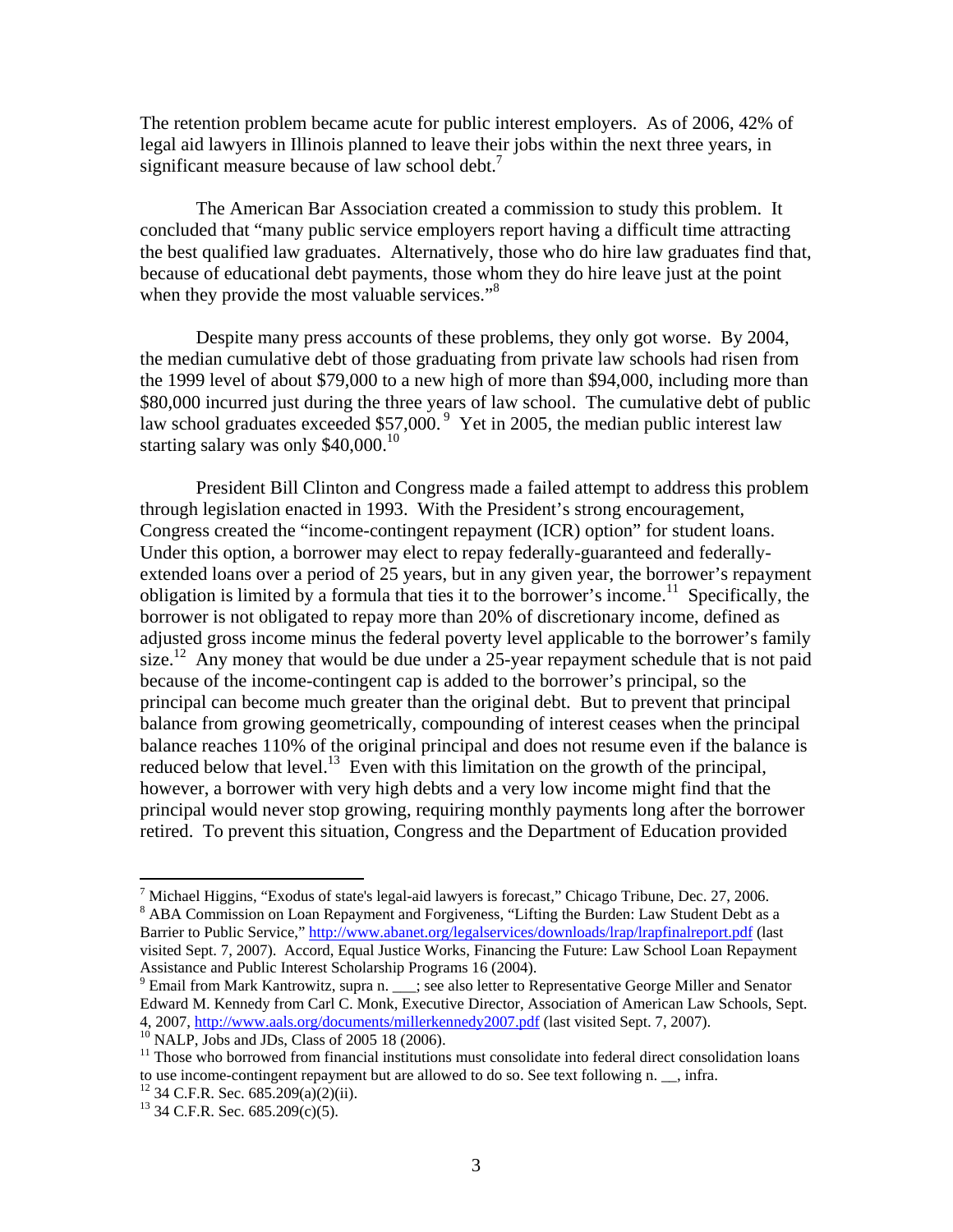that after 25 years of income-contingent repayments, the federal government would forgive the balance of the debt. $^{14}$ 

The ICR option was made available, without much additional paperwork, to borrowers who had "direct" Stafford loans, that is, educational loans made by the U.S. Department of Education in the Federal Direct Student Loan Program (FDSLP), as opposed to government guaranteed loans made by banks and other financial institutions through the Federal Family Education Loan Program (FFELP). But law student borrowers are not allowed to choose whether they obtain their student loans from the federal government or from a financial institution. Their schools make that choice. In fact the vast majority of universities (and their law schools) chose to work with banks rather than to join the federal direct lending program. However, students with government-guaranteed bank loans could enjoy the benefits of ICR by consolidating their bank loans into a federal direct consolidation loan from the Department of Education.

The 1993 law assured students who had government guaranteed loans that they could consolidate into federal direct consolidation loans for the purpose of repaying through ICR plan. Specifically, they could elect to consolidate if their bank lender declined to offer them "income-sensitive repayment" on terms "acceptable to the borrower." Income-sensitive plans adjust monthly repayments to lower levels for a few (usually three) years, while borrowers have lower incomes. But they do not solve the problems of borrowers who have very high repayment obligations relative to their incomes for extended periods of time. Furthermore, financial institutions that offer income-sensitive plans do not create repayment schedules that would leave balances remaining after 25 years and then forgive those balances, because federal regulations require that the monthly installments be sufficient to repay the debt within the applicable  $maximum$  time period of the loan.<sup>15</sup> Since financial institutions may not offer forgiveness, any borrower was able to consolidate into a federal direct loan with ICR by stating that an income-sensitive plan without an extended period of low monthly repayment and without partial forgiveness was not "acceptable."

 At first blush, the ICR plan seemed to respond to the needs of high-debt/low income borrowers such as law students who desired lower-paying careers with state or local governments, or with non-profit organizations. It lowered monthly payments, and it provided for eventual forgiveness of debt that would mount because the income-related cap on those payments left funds due but unpaid. But for two reasons, almost no law graduates voluntarily elected ICR.<sup>16</sup>

 First, most law borrowers were aghast because they would have to make payments on their student loans for 25 years and would still be repaying their own loans

 $14$  The statute itself gave the Department authority to reduce this period of years. 20 U.S.C. Sec.  $1087e(d)(1)(D)$ . But the Department has not exercised that authority. 34 C.F.R. Sec. 685.209(c)(4)(iv). <sup>15</sup> 34 C.F.R. Sec. 682.209(a)(6)(viii)(C).

<sup>&</sup>lt;sup>16</sup> Some were involuntarily forced into the ICR plan because they were unable to keep up with repayment obligations under other plans and were about to default. Schrag, supra n. \_\_\_, at 831.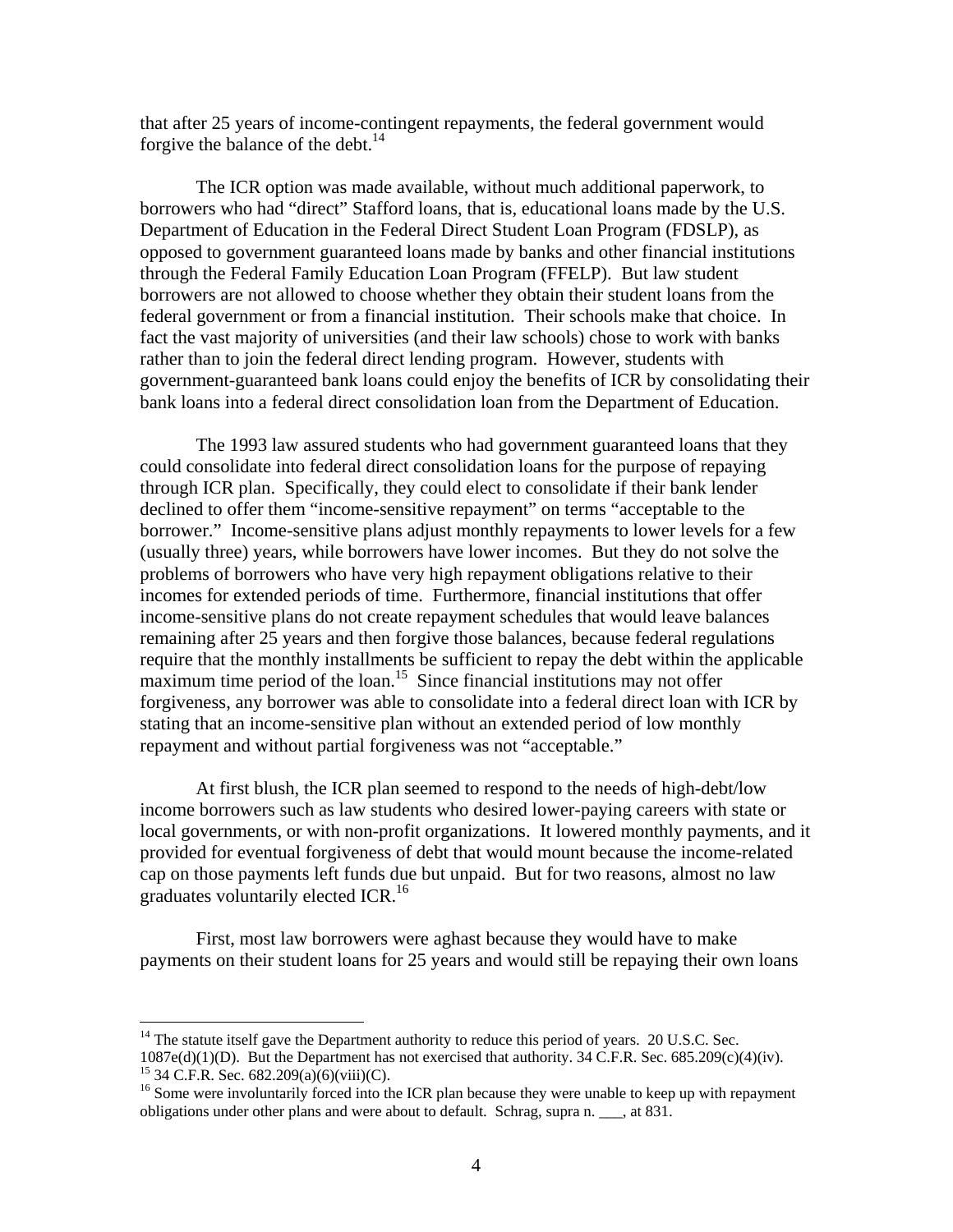when their children were enrolling in college.<sup>17</sup> Second, only government-guaranteed and government-extended loans were eligible for ICR repayment and eventual forgiveness. To the extent that students borrowed commercially, they had to make monthly payments on those commercial loans on top of their income-contingent repayments. Between 1992 and 2005, Congress did not adjust the ceiling on the amount that graduate and professional students could borrow under the Stafford loan program, the main program through which law students obtained government-guaranteed or government-extended loans. It was frozen at \$18,500 per year, or \$55,500 for the three years of law school. As the cost of attendance rose, a larger and larger percentage of debt was commercial; by the late 1990s, students were borrowing about half of their educational funds from sources that could not be paid off through ICR. No longer was repayment limited as the ICR plan had contemplated.

 Aversion to repaying for 25 years was the main reason why law students had little interest in ICR, even if they were interested in public service. The fact that commercial loans were not covered was the next-most-important reason.<sup>18</sup>

 For similar reasons, law school financial aid advisors did not encourage students to elect ICR. About half of all advisors who knew about ICR did not inform students about it, and only 4% of them helped students do the math so that they could understand whether ICR would be useful for them.<sup>19</sup>

 In 2006, Congress solved the commercial loan problem through passage of the Higher Education Reconciliation Act of 2005.<sup>20</sup> It raised the Stafford loan limit only slightly, to \$20,500 a year beginning in 2007, but it created a new governmentguaranteed and government-extended loan program, the Grad PLUS loan program, which all but replaced commercial loans for the gap between the Stafford annual limit and what students needed to borrow to attend school.<sup>21</sup> The interest rate on Grad PLUS loans was higher than on Stafford loans (though lower than on most private student loans), but in principle for ICR borrowers with high debt and low incomes, the interest rate was irrelevant; the ICR formula still capped monthly payments under its income-related formula (and in fact total payments would be much lower, because there would be no commercial loans to repay each month on top of ICR repayment), and regardless of the interest rate, balances resulting from consolidations of Stafford loans and Grad PLUS loans into federal direct consolidation loans were forgiven after 25 years.<sup>22</sup> But there

 $17$  Schrag, supra n.  $\_\_$ , at 791-93.

<sup>&</sup>lt;sup>18</sup> Id at 791-92.

<sup>&</sup>lt;sup>19</sup> Id. at 796.

 $20$  P.L. 109-171 (2006).

<sup>&</sup>lt;sup>21</sup> At Georgetown University Law Center, in 2007, 85% of loans (by dollar volume) above the Stafford limits had been taken out through Grad PLUS rather than commercially. Interview of Charles Pruett, Director of Financial Aid, Georgetown University Law Center, by Philip Schrag, Sept. 13, 2007.<br><sup>22</sup> Grad PLUS loans are "PLUS" loans extended directly to graduate students rather than to their parents. 20 U.S.C. 1078-2. Federal PLUS loans are eligible for consolidation into federal direct consolidation loans. 34 C.F.R. 685.220(b). Federal direct consolidation loans may be repaid through ICR. 34 C.F.R. Sec. 685.208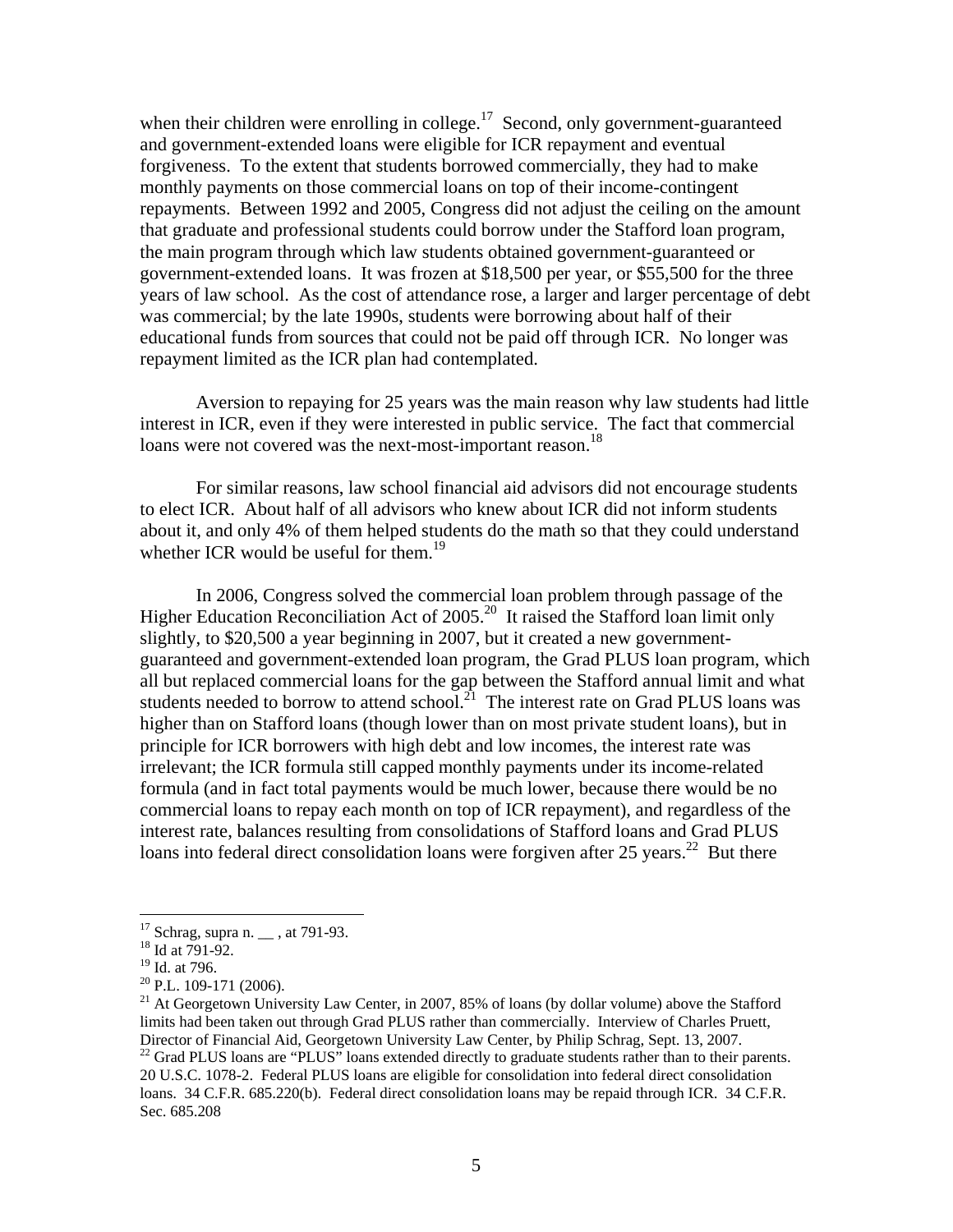remained the problem that ICR required 25 years of repayment, making it very unattractive to most law student borrowers.

 The evident solution to the problem of the failed ICR program was to shorten the period after which forgiveness would occur. Providing more rapid forgiveness for all ICR borrowers would have been very expensive, but the cost could be reduced by limiting the benefit of more rapid forgiveness "to those who had fulfilled a public service requirement, such as having spent at least ten of the previous fifteen years in full-time public service work," even if public service work was defined broadly to include all fulltime work for any tax-exempt organization or any agency of any level of government.<sup>23</sup>

 The ABA Commission concurred, recommending in 2003 that Congress reduce the period after which forgiveness would occur, provided that the borrower had engaged in substantial public service. According to the Commission, "shortening the forgiveness period to 15 years or less for those graduates who spend a specified period in public service would help the income-contingent repayment option meet its goal: ensuring that debt not foreclose community service-oriented career choices for young graduates. $^{24}$ 

#### II. The Benefits of the New Legislation

In the College Cost Reduction and Access Act of  $2007<sup>25</sup>$  Congress significantly reduced the period after which public servants' educational loans were partly forgiven. It also reduced monthly payments for all high debt/low income borrowers, supplementing the income-contingent loan repayment program with a new "income based" repayment (IBR) program. The IBR repayment plan is similar to the ICR plan, with three important differences. First, the income-based formula for computing the amount due each month results in payments that are lower than under ICR. Second, instead of limiting the compounding of interest on funds that are not paid as a result of the income cap (as in ICR), the government pays any unpaid interest on the subsidized portions of the loans for up to three years after the borrower elects IBR.<sup>26</sup> Third, when a borrower's income rises so high that the borrower is repaying at the standard repayment rate, the unpaid interest is capitalized, avoiding geometric growth through compounding. The IBR program and the accelerated forgiveness program are contained in two separate titles of the new law, but they work in tandem.

Both of these new provisions will significantly help law students and lawyers who desire public interest careers, but their benefits are not limited to public interest lawyers. They will help all high debt/lower income borrowers to be able to pursue long-term public service careers in many different fields of work, including teaching, social work, military service, nursing, disability assistance, and emergency management. As

 $2<sup>23</sup>$  Schrag, supra n.  $\_\_$ , at 850.

<sup>&</sup>lt;sup>24</sup> ABA Commission, supra n.  $\_\_$ , at 39.

<sup>&</sup>lt;sup>25</sup> H.R. 2669, approved by the House and Senate on Sept. 7, 2007 [REPLACE WITH Public Law Number].

<sup>&</sup>lt;sup>26</sup> It should be noted, however that on loans being paid through IBR, the government will pay the interest on subsidized portions of loans for any three years in which the borrower is in deferment (under preexisting law) and, in addition, for an additional three years chosen by the borrower. Sec. 230(a).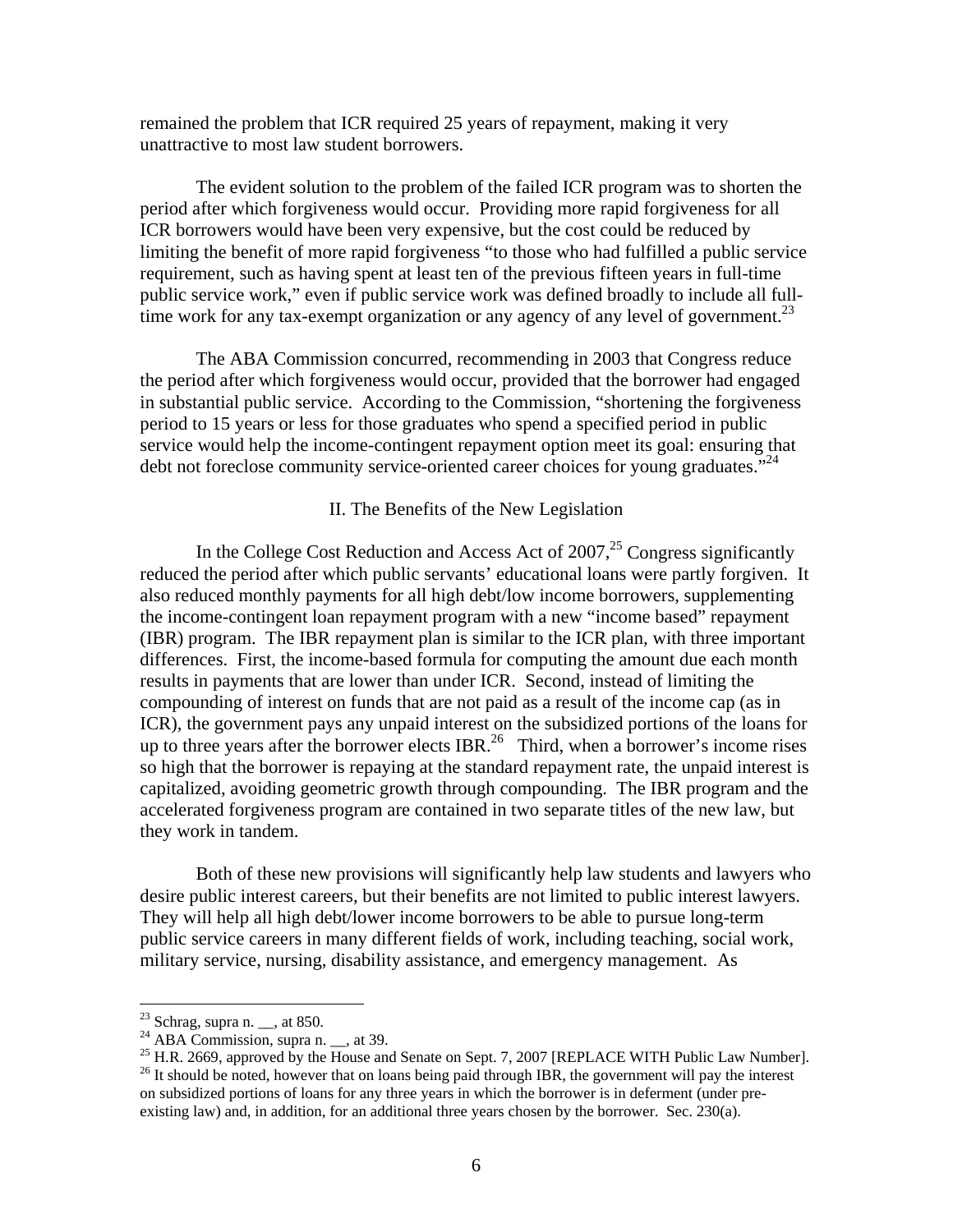explained below, some of the provisions of the new law take effect immediately, on October 1, 2007, while others do not become effective until July 1, 2009.

#### **Section 203: income-based repayment**

Section 203, the brainchild of Senator Edward Kennedy (D–MA), creates a new "income-based repayment" (IBR) option for repaying student loans. This provision, which does not require a borrower to be engaged in public service, is modeled on the income-contingent repayment option, which remains available. But IBR is more generous for low-income borrowers. Its purpose is to help all high-debt/low-income borrowers to afford repayment of their student loans.

This section (which will go into effect on July 1, 2009) creates a method for borrowers to limit their annual educational debt repayment to a reasonable, affordable amount: 15% of discretionary income, where discretionary income is defined as adjusted gross income minus 150% of the poverty level for the borrower's family size.<sup>27</sup>

For example, suppose that a single borrower owes  $$100,000^{28}$  at 6.8% (the current Stafford rate) and has adjusted gross income of \$40,000 in the first year after graduation. On a standard ten-year repayment schedule, such a borrower would have to pay \$1,155 per month (35% of adjusted gross income and a much higher percentage of after-tax income). But under Sec. 203, such a borrower would pay each month one-twelfth of 15%  $(40,000 - 15,315) = $309$ , or only 9% of adjusted gross income. That's the monthly repayment in the first year; as the borrower's income rises, the repayment amount will gradually rise, but that increase will be moderated by parallel increases in the federal poverty level. Assuming 3% annual increases in both income and the federal poverty level, the monthly payment in the second year will be \$318. In the  $10<sup>th</sup>$  year it will be \$403. In the  $25<sup>th</sup>$  year, it will be \$627, still far less than the \$1,155 that standard repayment would require monthly for ten years. $^{29}$ 

It should be noted that over time, some borrowers who take low-income jobs will receive substantial raises or other income. When the amount that would be due under standard repayment no longer exceeds the amount due under income-based repayment, borrowers will no longer be eligible for income-based repayment (nor would incomebased repayment result in lower payments than standard repayment). At that point, borrowers will begin to pay the remaining balance under a standard repayment plan. However, payments made pursuant to standard repayment while in public service will still count toward the ten-year requirement for accelerated forgiveness under Sec. 401 of

<sup>&</sup>lt;sup>27</sup> For poverty level figures, see http://aspe.hhs.gov/poverty/07fedreg.htm. Recall that under ICR, a borrower repays, annually, 20% of (AGI minus the federal poverty level).

 $^{28}$  This is a not untypical cumulative debt for a graduating law student who attended a private school rather than a state law school. It includes about \$85,000 of debt resulting from borrowing for law school and \$15,000 of unpaid undergraduate debt.

 $^{29}$  All of the numbers in these examples are current dollar numbers. Assuming inflation, borrowers repay with funds that are worth less than the money originally borrowed. For a discussion of discounting future repayments to net present value, see Mark Kantrowitz, Net Present Value,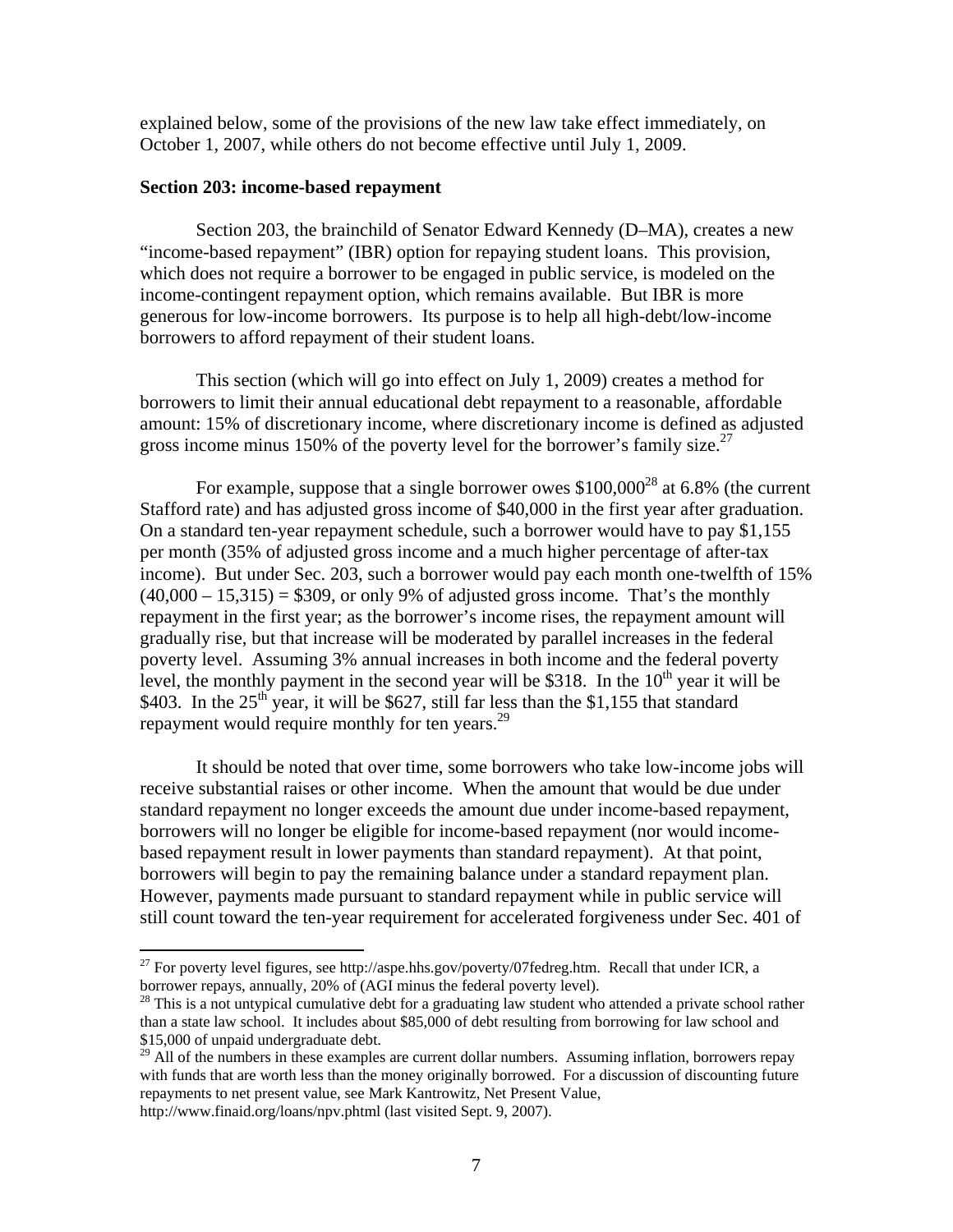the Act, which is described below. Therefore, the funds that would have been due under standard repayment but were unpaid as a result of the IBR income cap before the borrower entered standard repayment will be eligible for forgiveness after ten years of public service.

If the borrower does *not* perform public service for ten years, most of the amount that is unpaid because of this income-based cap is added to principal and is carried over from year to year until it is capitalized when the borrower leaves the IBR plan,<sup>30</sup> but, as in the ICR plan, any remaining debt is forgiven after 25 years.<sup>31</sup> To continue with the example described above, assume such a person had 3% annual income increases for 25 years, and that the poverty rate also increased 3% per year. Over that period, the borrower will pay \$135,000 in principal and interest. But at the 25-year mark, the borrower will still owe \$98,229 in principal and \$36,618 in unpaid interest, both of which the government will write off. $32$ 

 To use IBR, a borrower need not consolidate. The borrower only has to elect the IBR plan.<sup>33</sup> (However, as noted below, a borrower with a government-guaranteed loan from a financial institution, as opposed to a federal direct loan, must consolidate to obtain the benefits of forgiveness after ten years in a public service job).

 Virtually all government-guaranteed loans are eligible to be repaid through IBR, including Stafford and Grad PLUS loans. Parent PLUS loans, as opposed to Grad PLUS loans to students, are not eligible for repayment through this mechanism.<sup>34</sup>

 Tables I and II illustrate representative repayment schedules for borrowers who elect IBR and do not qualify for more rapid forgiveness by spending ten years in full-time public service. $35$ 

 $30$  For the subsidized portion of loans, the government will pay the unpaid interest for the first three years. After that (and for the unsubsidized portion of loans), the unpaid interest will be added to principal. The

interest is capitalized when the borrower elects to end IBR or no longer qualifies for the IBR cap.<br><sup>31</sup> Under Sec. 203, the Secretary of Education has authority to reduce this period. In addition, periods in which the borrower was in "deferment" of loan repayment because of economic hardship count toward the 25 years. But periods in which the borrower was not making payments because of "forbearance" do not. 32 These and similar calculations can be performed easily on the FinAid IBR calculator website,

http://www.finaid.org/calculators/ibr\_policy.phtml<br><sup>33</sup> It is not clear that all financial institutions are required to offer IBR, but competition may drive nearly all of them to do so. For borrowers, it doesn't matter whether a lender offers IBR or not, because if a lender does not offer IBR to a borrower who desired it, the borrower is entitled to obtain a federal direct consolidation loan on the ground that the lender did not offer IBR. 20 U.S.C. Sec. 1078-3(b)(5), as amended by Sec.  $203(b)(2)(B)$ .

<sup>&</sup>lt;sup>34</sup> Sec. 203 defines an "excepted PLUS loan" to be one that is made to a parent on behalf of the parent's dependent and provides that excepted PLUS loans may not be paid through IBR. But Grad PLUS loans are loans made directly to graduate students and are therefore not excepted PLUS loans.<br><sup>35</sup> Readers who are viewing this article on an electronic database that does not reproduce tables may want to

consult the print version of this article or the .pdf version on www.ssrn.com. Tables I and II assume 3% annual increases in the federal poverty level.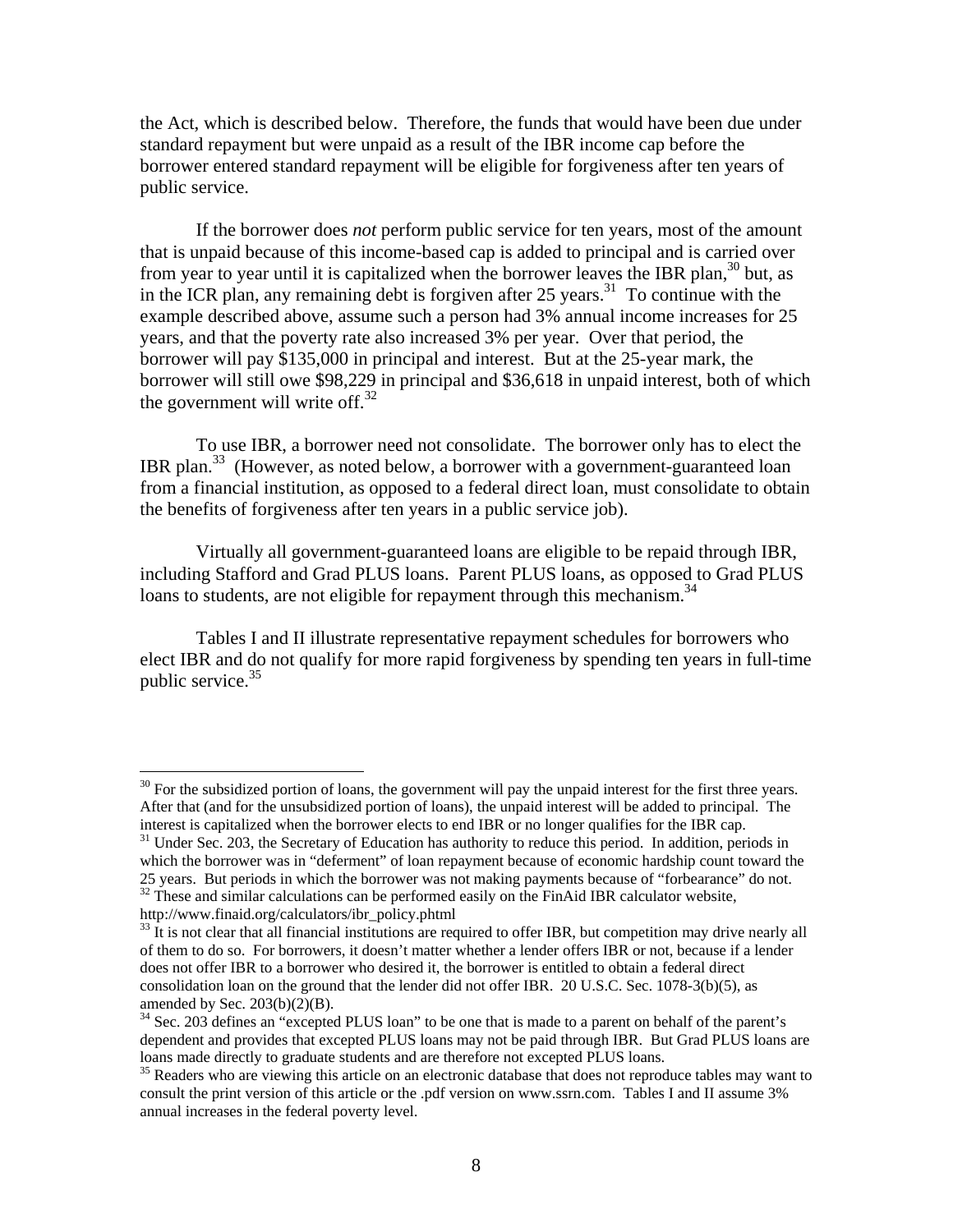# **Table I – Repayment and forgiveness for representative single borrowers with \$100,000 in qualifying debt at 6.8% who do not perform ten years of public service. [Standard repayment would require \$1151 monthly for ten years, for a total repayment of \$138,097]**

| <b>Starting</b>      | Annual    | Monthly   | Monthly   | Monthly   | Total     | Amount        |
|----------------------|-----------|-----------|-----------|-----------|-----------|---------------|
| income <sup>36</sup> | increases | payments, | payments, | payments, | amount    | forgiven by   |
|                      |           | year 1    | year 10   | year 25   | paid      | federal       |
|                      |           |           |           |           |           | government    |
|                      |           |           |           |           |           | after 25      |
|                      |           |           |           |           |           | vears         |
| \$35,000             | 3%        | \$246     | \$321     | \$500     | \$107,655 | \$162,345     |
| \$40,000             | 3%        | \$309     | \$403     | \$627     | \$135,000 | \$134,858     |
| \$40,000             | 4%        | \$309     | \$462     | \$893     | \$166,119 | \$97,975      |
| \$40,000             | 5%        | \$309     | \$526     | \$1151    | \$201,650 | \$48,672      |
| \$50,000             | 3%        | \$434     | \$566     | \$881     | \$189,688 | \$68,012      |
| \$50,000             | 4%        | \$434     | \$640     | \$1151    | \$227,701 | \$7,951       |
| \$55,000             | 4%        | \$496     | \$729     | \$1151    | \$213,228 | $$1,777^{37}$ |

 $36$  In all tables, starting income refers to adjusted gross income.

 $37$  The debt would be fully repaid by the borrower after 22 years. Nevertheless, there is a small federal writeoff because under IBR, the government pays the interest on the subsidized portion of the loan for three years.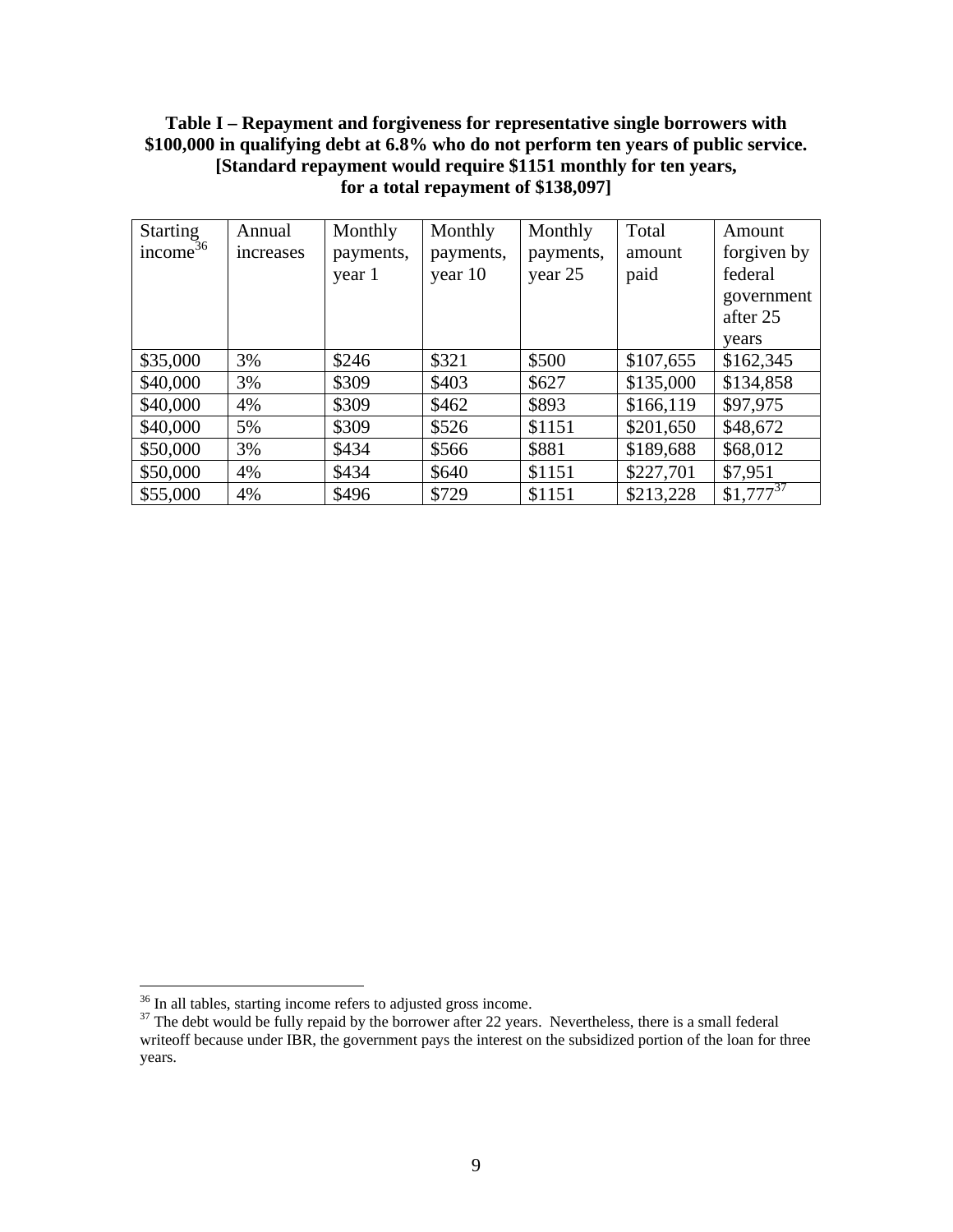## **Table II – Repayment and forgiveness for representative single borrowers with \$75,000 in qualifying debt at 6.8% who do not perform ten years of public service. [Standard repayment would require \$863 monthly for ten years, for a total repayment of \$103,572]**

| <b>Starting</b><br>income | Annual<br>increases | Monthly<br>payments,<br>year 1 | Monthly<br>payments,<br>year 10 | Monthly<br>payments,<br>year 25 | Total<br>amount<br>paid | Amount<br>forgiven by<br>federal |
|---------------------------|---------------------|--------------------------------|---------------------------------|---------------------------------|-------------------------|----------------------------------|
|                           |                     |                                |                                 | (unless)                        |                         | government                       |
|                           |                     |                                |                                 | debt fully                      |                         | after 25                         |
|                           |                     |                                |                                 | paid                            |                         | years                            |
|                           |                     |                                |                                 | sooner)                         |                         |                                  |
| \$35,000                  | 3%                  | \$246                          | \$321                           | \$500                           | \$107,655               | \$94,418                         |
| \$40,000                  | 3%                  | \$309                          | \$403                           | \$627                           | \$135,000               | \$61,396                         |
| \$40,000                  | 4%                  | \$309                          | \$462                           | \$866                           | \$165,767               | \$14,598                         |
| \$40,000                  | 5%                  | \$309                          | \$526                           | $$863^{38}$                     | \$159,236               | \$4,648                          |
| \$50,000                  | 3%                  | \$434                          | \$566                           | $$807^{39}$                     | \$154,286               | \$0                              |
| \$50,000                  | 4%                  | \$434                          | \$640                           | $$863^{40}$                     | \$142,600               | \$0                              |
| \$55,000                  | 4%                  | \$496                          | \$729                           | $$863^{41}$                     | \$129,163               | \$0                              |

Several conclusions can be drawn from these tables:

- IBR significantly reduces monthly repayment obligations compared to standard repayment, and it most reduces them in the early years of repayment
- $\blacksquare$  The size of the federal subsidy is much greater when the borrower's debt is very high, when the borrower's income is quite low, and when the borrower's annual income increases are 4% or lower
- When the borrower's debt is very high, there is a small federal subsidy after 25 years even when the borrower's beginning income is as high as \$50,000, provided that annual increases are modest.
- As starting salaries and annual rates of increase become larger, the total amount that the borrower must pay over 25 years increases substantially, making standard repayment more attractive compared with IBR.
- Of course all of these relationships comport with the congressional intent behind IBR, particularly "straight" IBR without accelerated forgiveness for public servants: it is a program designed for those for those for whom standard repayment would be a great hardship.

 Borrowers who are employed at high salaries will be unlikely to want to use the new IBR system. A borrower who owes \$100,000 in educational debt and begins to work in a private law firm at a salary of \$110,000, with 5% annual increases, would pay

 $38$  Highest payment in 22d year; debt is paid off before 23d year.

<sup>&</sup>lt;sup>39</sup> Highest payment in 22d year; debt is paid off before 22d year. <sup>40</sup> Highest payment in 18<sup>th</sup> year; debt is paid off before 19<sup>th</sup> year. <sup>41</sup> Highest payment in 15<sup>th</sup> year; debt is paid off before 16<sup>th</sup> year.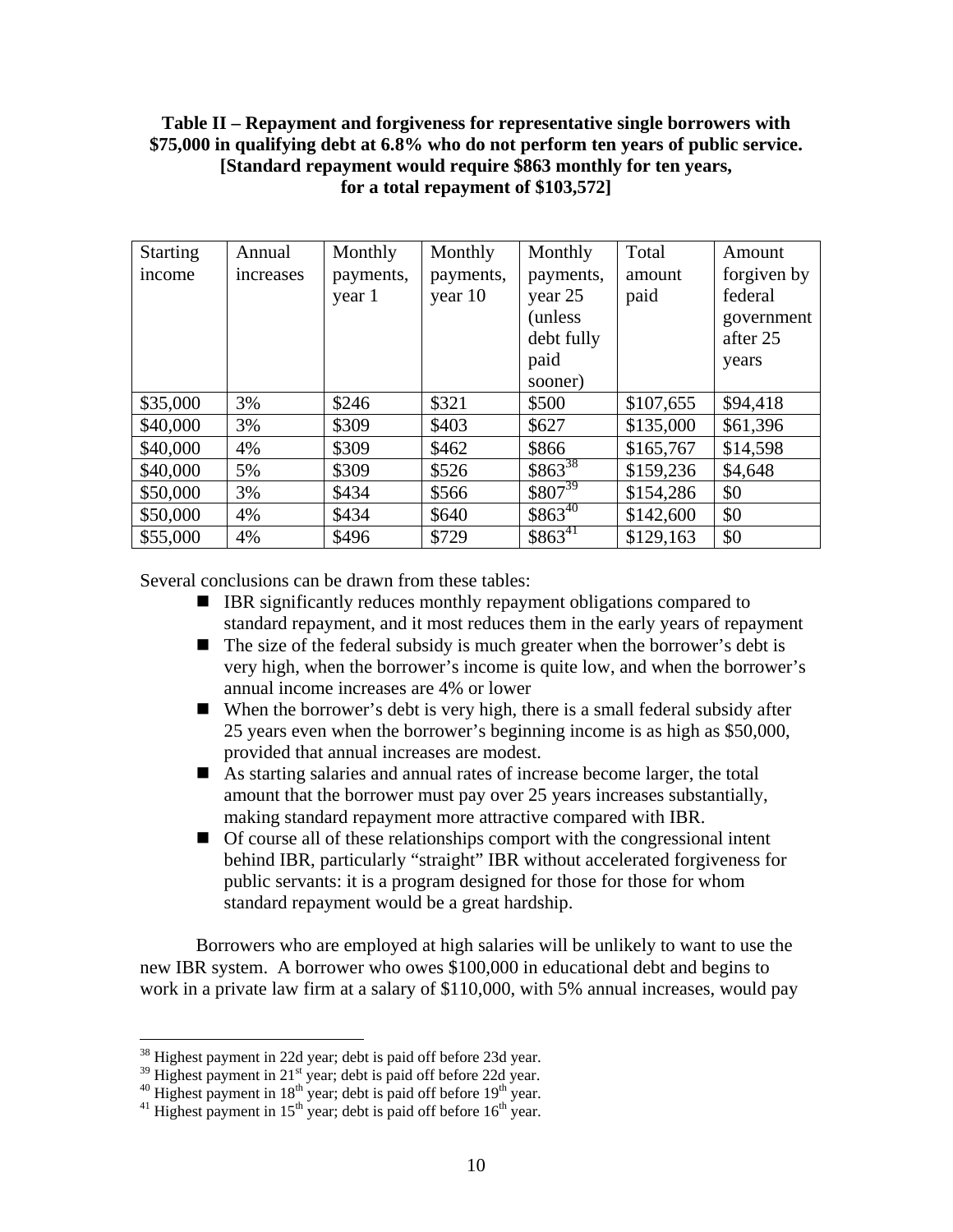\$1151 per month in the first year, just as the borrower would under standard repayment. The debt would be repaid in ten years and the borrower would receive no forgiveness.  $42$ 

 As noted in the next section, if a borrower works in public service for ten years, the government's write off occurs much sooner and is much larger.

## **Sec. 401 – more rapid forgiveness for public service employees**

If a borrower plans to work full time for at least ten years in a public service iob. $43$ the borrower may elect IBR and receive forgiveness after repaying the same monthly amounts—but if the borrower makes ten years of IBR payments after October 1, 2007, while engaged in full-time public service, the remaining balance is forgiven after only ten years of monthly repayments rather than 25 years.<sup>44</sup> Earlier forgiveness necessarily means that a larger amount is forgiven.

 Tables III and IV show how the hypothetical borrowers described in Tables I and II would repay their loans if they spend ten years in public service, how much they would pay over the ten year period, and how much the government would forgive.<sup>45</sup>

 $42$  This example, and the next one, use the same assumptions about interest rates and poverty level rates of increase as the previous examples.

<sup>&</sup>lt;sup>43</sup> The statute defines a public service job very broadly. See text accompanying n. \_\_, infra. The statute does not define "full time" employment; presumably the Department of Education will define it.

 $44$  The borrower must still be employed in a public service job when forgiveness occurs under this provision. See text at infra n. \_\_\_ regarding breaks in breaks in continuous public service.

 $45$  Tables III and IV assume 3% annual increases in the federal poverty level.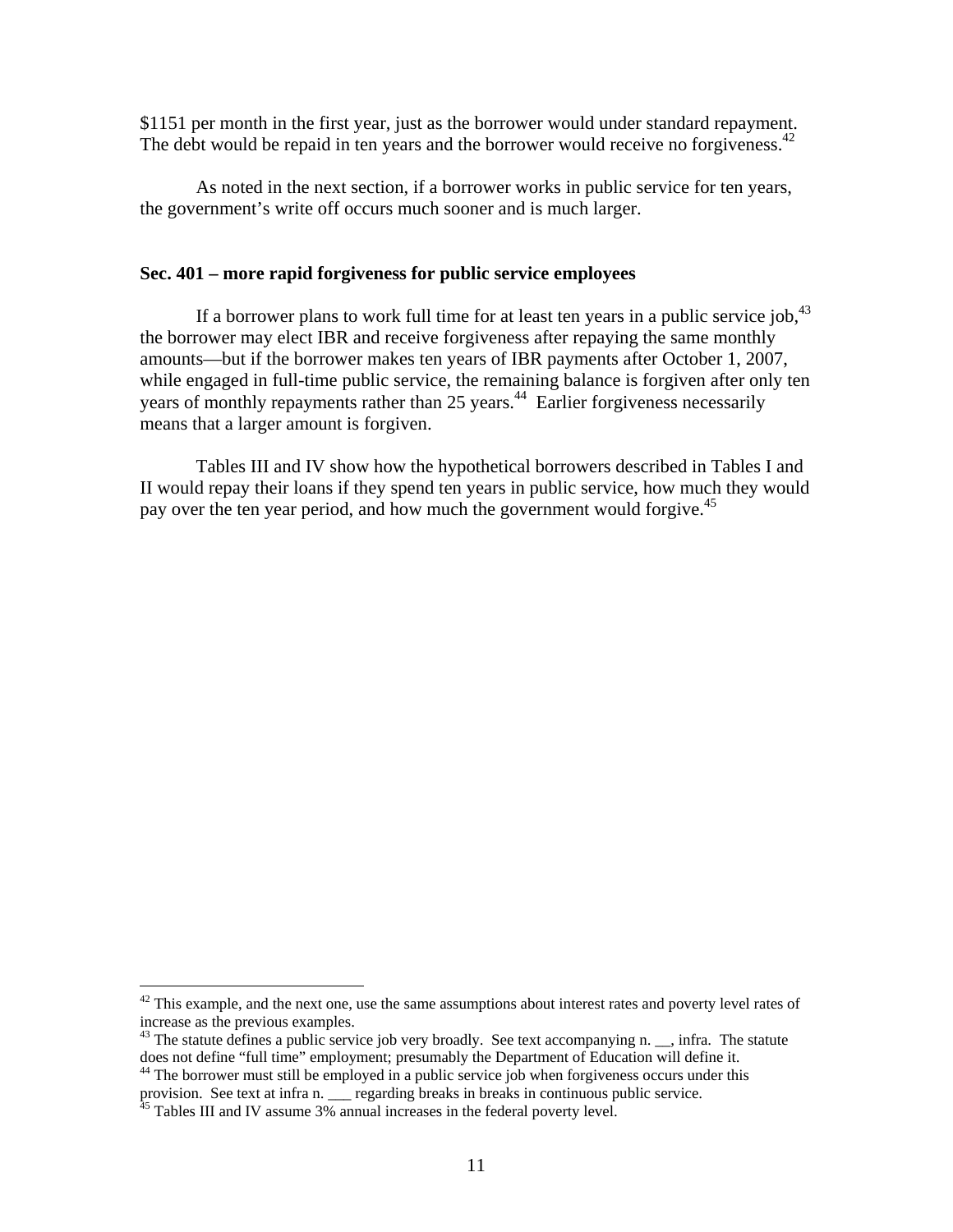# **Table III – Repayment and forgiveness for representative single borrowers with \$100,000 in qualifying debt at 6.8% who perform ten years of public service. [Standard repayment would require \$1151 monthly for ten years, for a total repayment of \$138,097]**

| <b>Starting</b> | Annual    | Monthly   | Monthly   | Total       | For         | Amount      |
|-----------------|-----------|-----------|-----------|-------------|-------------|-------------|
| income          | increases | payments, | payments, | amount      | purposes of | forgiven by |
|                 |           | year 1    | year 10   | paid        | comparison, | federal     |
|                 |           |           |           | during $10$ | total paid  | government  |
|                 |           |           |           | years       | without     | after 10    |
|                 |           |           |           |             | public      | years       |
|                 |           |           |           |             | service,    |             |
|                 |           |           |           |             | over 25     |             |
|                 |           |           |           |             | years, from |             |
|                 |           |           |           |             | Table I     |             |
| \$35,000        | 3%        | \$246     | \$321     | \$33,850    | \$107,655   | \$134,150   |
| \$40,000        | 3%        | \$309     | \$403     | \$42,448    | \$135,000   | \$125,552   |
| \$40,000        | 4%        | \$309     | \$462     | \$45,701    | \$166,119   | \$122,299   |
| \$40,000        | 5%        | \$309     | \$526     | \$49,132    | \$201,742   | \$118,868   |
| \$50,000        | 3%        | \$434     | \$566     | \$59,644    | \$189,688   | \$108,356   |
| \$50,000        | 4%        | \$434     | \$640     | \$63,710    | \$227,701   | \$104,160   |
| \$55,000        | 4%        | \$496     | \$729     | \$72,715    | \$213,228   | \$56,019    |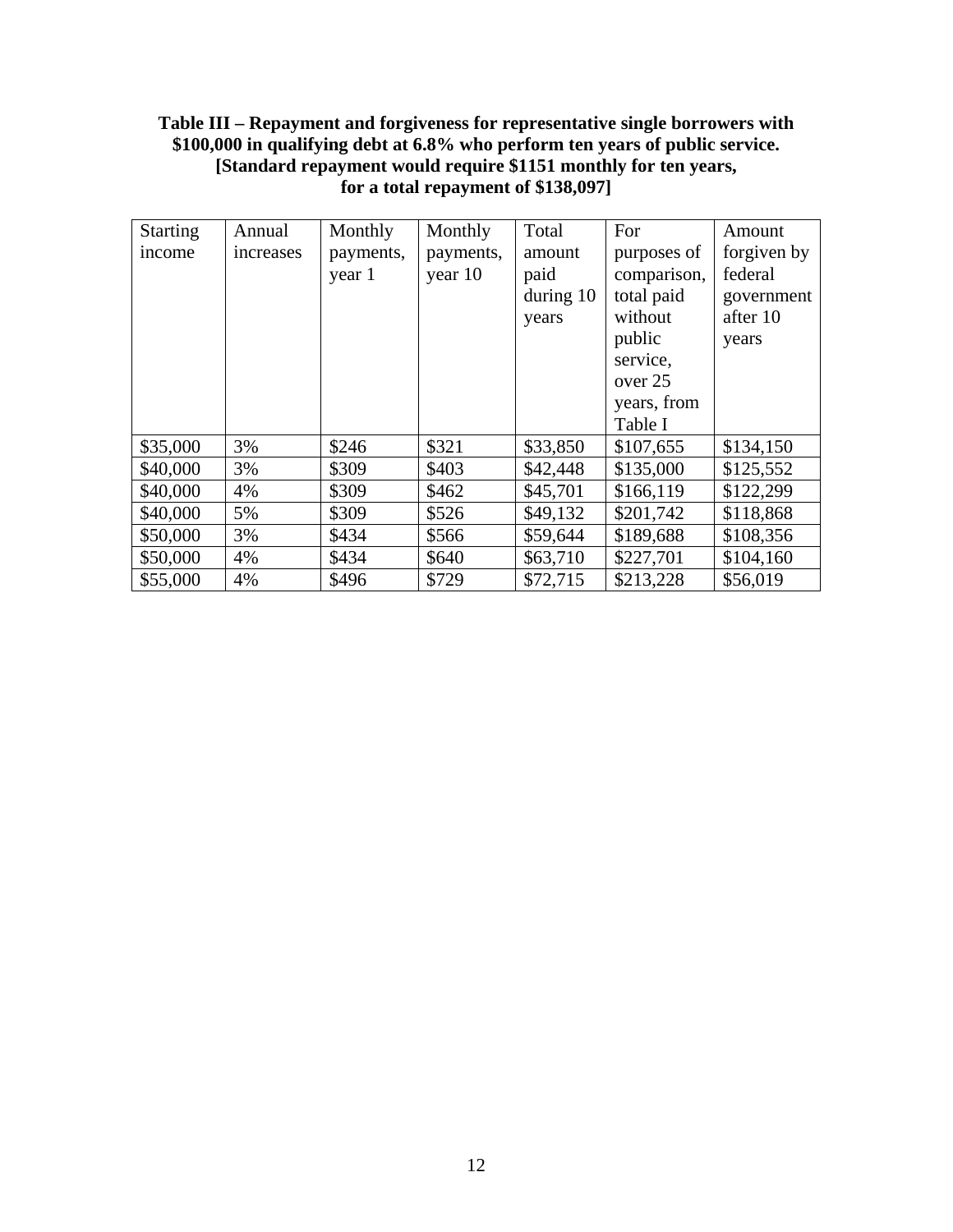# **Table IV – Repayment and forgiveness for representative single borrowers with \$75,000 in qualifying debt at 6.8% who perform ten years of public service. [Standard repayment would require \$866 monthly for ten years, for a total repayment of \$103,572]**

| <b>Starting</b> | Annual    | Monthly   | Monthly   | Total       | For         | Amount      |
|-----------------|-----------|-----------|-----------|-------------|-------------|-------------|
| income          | increases | payments, | payments, | amount      | purposes of | forgiven by |
|                 |           | year 1    | year 10   | paid        | comparison, | federal     |
|                 |           |           |           | during $10$ | total paid  | government  |
|                 |           |           |           | years       | without     | after 10    |
|                 |           |           |           |             | public      | years       |
|                 |           |           |           |             | service,    |             |
|                 |           |           |           |             | over 25     |             |
|                 |           |           |           |             | years, from |             |
|                 |           |           |           |             | Table II    |             |
| \$35,000        | 3%        | \$246     | \$321     | \$33,850    | \$107,655   | \$92,150    |
| \$40,000        | 3%        | \$309     | \$403     | \$42,448    | \$135,000   | \$83,552    |
| \$40,000        | 4%        | \$309     | \$462     | \$45,701    | \$165,801   | \$80,264    |
| \$40,000        | 5%        | \$309     | \$526     | \$49,132    | \$159,236   | \$75,594    |
| \$50,000        | 3%        | \$434     | \$566     | \$59,543    | \$154,285   | \$64,059    |
| \$50,000        | 4%        | \$434     | \$640     | \$63,710    | \$144,291   | \$59,031    |
| \$55,000        | 4%        | \$496     | \$729     | \$72,715    | \$129,163   | \$46,463    |

It follows from Tables III and IV that:

- Borrowers who elect IBR and perform ten years of public service will end up repaying a far smaller percentage of their student loans than comparable borrowers who do not do ten years of service. Typically, a borrower who performs public service will repay only about one-fourth to one-third as much money as a borrower who does not.
- The savings to public service borrowers are substantial even at the relatively "high" end of the public service pay scale: employees who start at \$50,000 and have 4% annual raises.
- Congress has achieved what it set out to do: provide some relief for all high debt/low income borrowers, while providing very substantial student loan repayment relief for those who make the sacrifice of choosing longterm lower-income public service careers.

What about outliers; that is, borrowers who have borrowed much more for their educations than the average graduate of a professional school? Consider, for example, a hypothetical student who needed to borrow every penny to attend a four-year college, obtain a two-year master's degree in social work, and a law degree. Such a person might finish school with \$200,000 in debt that qualified for repayment through IBR. She might then go on to provide legal services to poor families. If this borrower began employment with adjusted gross income of \$42,000 per year and had annual increases of 3.5% during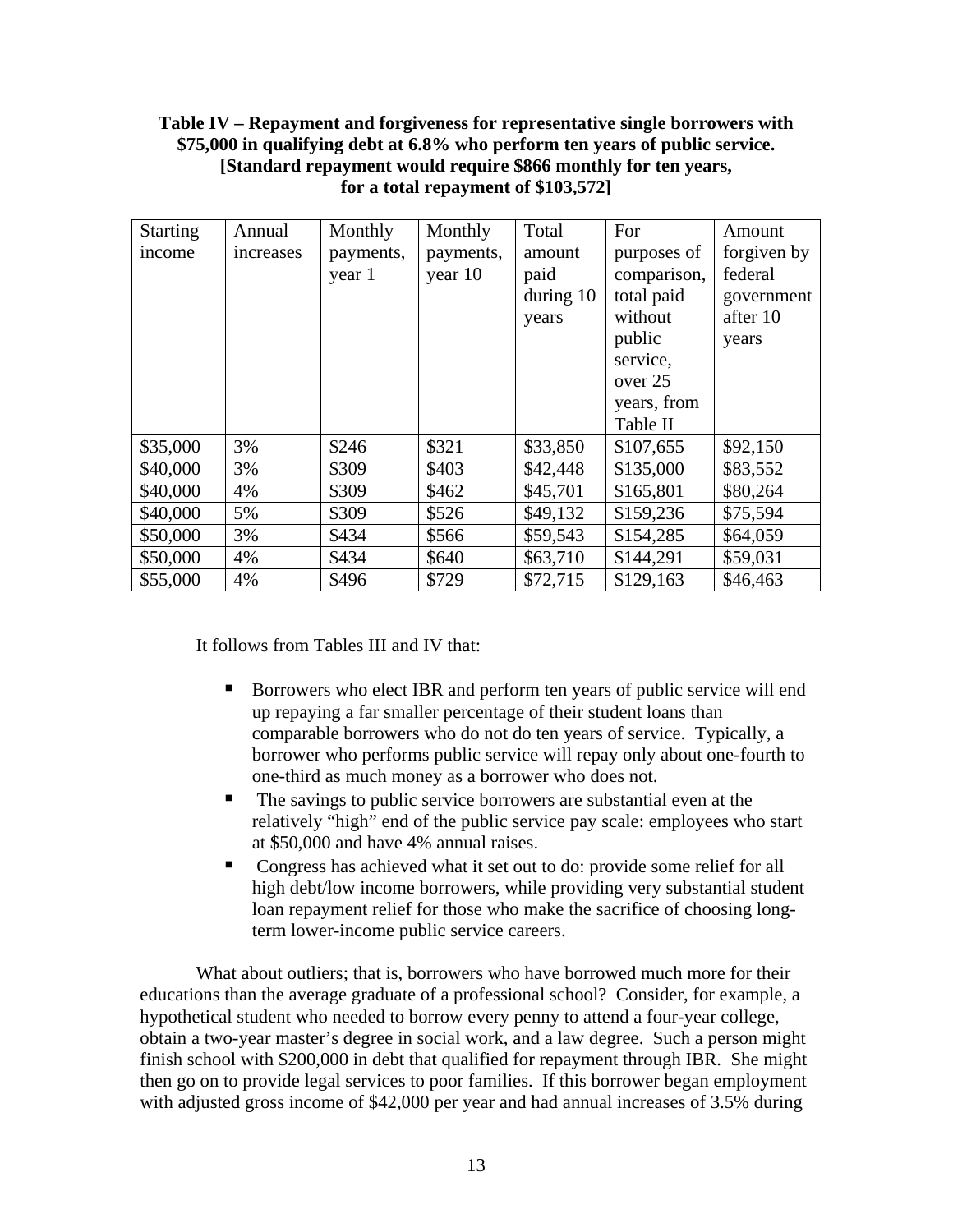ten years of public service employment, she would make monthly repayments of between \$334 (the first year) and \$466 (the tenth year). These amounts are much lower than the \$2302 that she would owe monthly under standard repayment. During the ten year period she would repay a total of \$45,572, as opposed to \$276,193 during the same period under a standard repayment plan. At the end of the ten years, because of accumulating interest, she would still owe \$288,428 . . . and the federal government would forgive this entire amount.

Stafford loans and Grad PLUS loans (but not PLUS loans to the parents of students) are eligible for repayment under this plan. To take advantage of this special 10 year forgiveness provision, however, a borrower who had government-guaranteed loans must first consolidate prior educational debt into a "federal direct consolidation loan." Section 203 (b) $(1)(B)$  of the new law, amending 20 U.S.C. Sec. 1078-3 (b) $(5)$ , guarantees borrowers the right to make this consolidation for the purpose of using the public service loan forgiveness plan.<sup>46</sup> The law permits consolidation for any borrower who "chooses" consolidation "for the purpose of using the public service loan forgiveness program."<sup>47</sup> It does not require the borrower either to have obtained a public service job or to provide proof that such a job has been offered.

The law does not require that the ten years of public service be continuous. A borrower may, for example, take parental leave or may temporarily leave public service for some other reason (including work outside of the public sector). However, before the borrower qualifies for accelerated forgiveness, the borrower must make 120 payments under some combination of IBR, income-contingent repayment, or standard repayment while serving full time in a public service job and must also hold such a job when forgiveness occurs.

Section 401 defines the public service jobs eligible for this special ten-year forgiveness. The definition includes both a list of categories of jobs that are eligible *and*  a catch-all clause that sweeps in many additional employers.

For lawyers and staff members of legal organizations, the specifically listed category of those eligible consists of those in "government" and in "public interest law services (including prosecution or public defense or legal advocacy in low-income communities at a nonprofit organization)."

Depending on how "public interest law services" is defined in regulations that will probably be written during 2008, that description may or may not capture all public interest lawyers and their staffs. For example, it may or may not cover those who work

<u>.</u>

<sup>&</sup>lt;sup>46</sup> Some media descriptions of the bill have overlooked the consolidation option and incorrectly reported that the benefits of the program are available only to student who had direct federal loans as opposed to government-guaranteed loans.

 $47$  Sec. 203(b)(1)(B).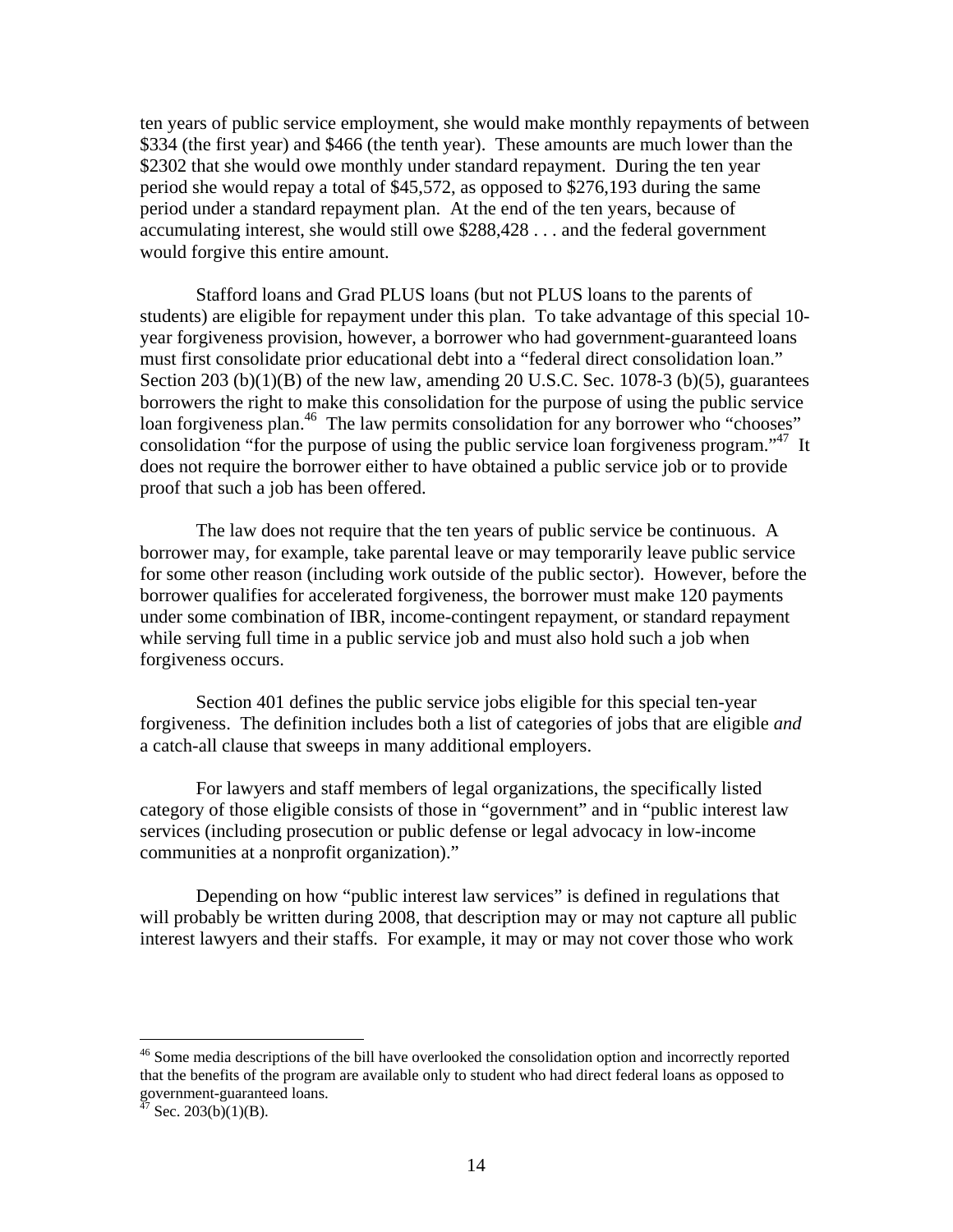in educating groups of clients or the public, training other lawyers, policy advocacy, fundraising, or administration.<sup>48</sup>

Fortunately, virtually all non-governmental public interest lawyers will be swept into coverage by the catch-all clause, even if they do not work in what is ultimately defined as "public interest law services." The catch-all clause extends the benefits of Section 401 to all borrowers who work "in a full time job  $\dots$  at an organization that is described in section 501(c)(3) of the Internal Revenue Code of 1986 and exempt from taxation under section  $501(a)$  of such Code."<sup>49</sup>

Thus the benefits of Section 401 appear to apply to everyone who works for a government, everyone who works for a " $501(c)(3)$ " organization, and certain other categories of persons (e.g., persons working in "public service for the elderly" even if they do not work for governments or "501(c)(3)" organizations).<sup>50</sup>

#### **III. Transition Rules**

The combined effect of Sections 203 and 401 will not be fully available to borrowers until July 1, 2009, but some of the benefits of Section 401 (working toward forgiveness after ten years) are available before then. This is how persons who have graduated or will graduate from law schools before July 1, 2009 may use the new law.<sup>51</sup>

1. Borrowers who graduated<sup>52</sup> and entered loan repayment before October 1, *2007.*

 Borrowers who began to repay their Stafford and Grad PLUS loans before October 1, 2007, may receive partial benefits under this law.<sup>53</sup> If they have

<sup>&</sup>lt;sup>48</sup> It would be difficult, however, for the Department of Education to distinguish among public service lawyers according to the tasks that they perform, however, because many and perhaps most public interest lawyers perform many different kinds of tasks in the course of a week, often moving almost seamlessly among individual representation, issue advocacy, research, training, and public education.

 $49$  Sec. 401 defines a public interest job as "a full time job in emergency management, government, military service, public safety, law enforcement, public health, public education (including early childhood education), social work in a public child or family service agency, public interest law services (including prosecution or public defense or legal advocacy in low-income communities at a non-profit organization), public child care, public service for individuals with disabilities, public service for the elderly, public library services, or at an organization that is described in section 501(c)(3) of the Internal Revenue Code of 1986 and exempt from taxation under section 501(a) of such Code. . ." (emphasis added).

<sup>&</sup>lt;sup>50</sup> The term "public interest law services" may cover some lawyers who are not included in the "catch-all" clause at the end of the definition; for example, any lawyers providing civil legal aid in low-income communities for non-profit organizations that are tax-exempt under section  $501(c)(4)$  rather than section 501(c)(3) of the Internal Revenue Code, and prosecutors employed by international tribunals.

 $51$  This analysis assumes that Congress will not pass a Technical Corrections Act simplifying the transition.  $52$  In this article, the term "graduated" is used for the sake of clarity, though technically speaking, in th loan repayment industry, the date of consolidation rather than the date of graduation is what matters. However, borrowers may not consolidate until they are in the grace period after graduation or in repayment.

<sup>&</sup>lt;sup>53</sup> It should be noted that Grad PLUS loans, which along with Stafford loans are eligible for repayment through ICR and IBR, and for forgiveness, became available only in 2006. Students who entered graduate and professional schools before Grad PLUS loans became available may have taken out private or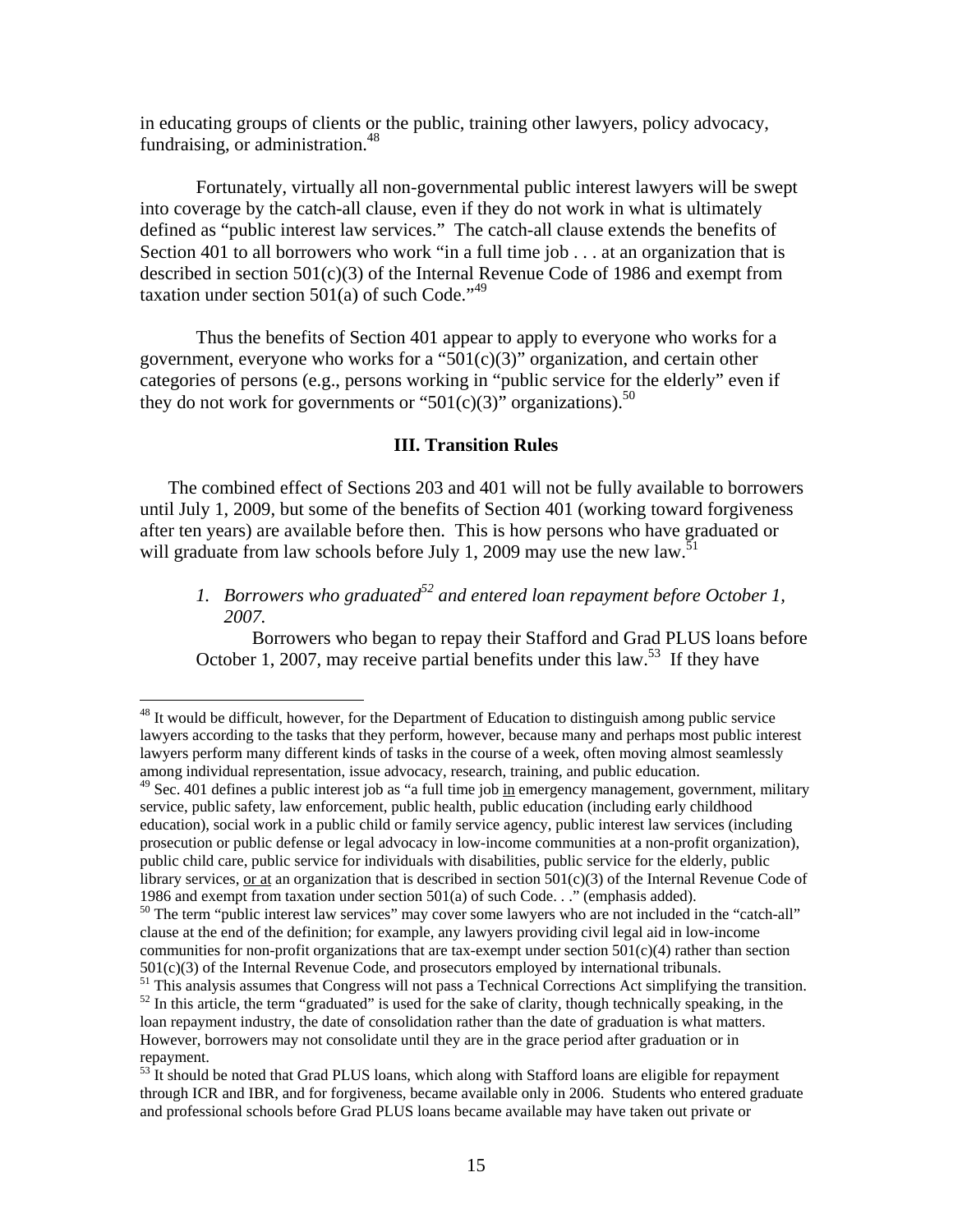federal direct loans (very few law schools are part of the federal direct lending program) and plan careers in low-paying public service jobs, they may elect immediately to begin paying pursuant to the income-contingent repayment option (which has been available since 1993), and then they may switch to IBR on July 1, 2009. Their monthly repayments under ICR after October 1, 2007 will count toward the 120 months (10 years) of repayment after which forgiveness will occur (if they have remained in public service through the date of forgiveness). After October 1, 2007, payments that they make under a standard repayment plan while they are in the process of converting to income-contingent repayment (or after July 1, 2009, to income-based repayment) will also count toward the 120 payments.54 But payments that they made through any repayment method before October 1, 2007, will not count.

Borrowers who entered repayment before October 1, 2007, and have government-guaranteed loans rather than federal direct loans may elect the income-contingent repayment option only by consolidating into a federal direct consolidation loan.<sup>55</sup> They may do so whether or not they want to enter public service and seek accelerated forgiveness. If they do want accelerated forgiveness, only payments made after this consolidation and after October 1, 2007 count toward the 120 payment requirement.<sup>56</sup> The right to consolidate into a federal direct loan in order to repay the loan through the income-contingent repayment option is guaranteed,  $57$  except that a borrower who previously consolidated may not consolidate again unless the loan has been submitted to a guarantee agency to

commercial loans for the difference between the ceiling on Stafford borrowing and the cost of attendance. Private and commercial loans are not eligible for ICR or IBR repayment or for forgiveness.<br><sup>54</sup> Payments made under a standard ten-year repayment plan count toward the 120 month period, but to the

extent that borrowers make such payments, they will not benefit from forgiveness, because what is forgiven is the difference between the funds owed under a standard plan and amounts owed under an incomecontingent or income-based plan. Therefore, borrowers planning long-term public service careers should repay through IBR or ICR for as many of the ten years of repayment as they can. 55 Under ICR, the monthly repayment requirement is higher than it will be under IBR. The ICR monthly

repayment requirement is 20% of (AGI minus the federal poverty level). Using the earlier example of a borrower with \$100,000 of debt, a starting salary of \$40,000, and income growth of 4% annually, ICR would yield monthly payments starting at \$497 in the first year and increasing to \$726 in the tenth year, significantly higher than under IBR but still much lower than the \$1151 standard repayment over a ten year period. But while the payments are somewhat higher, forgiveness of the remaining balance after ten years of public service will still occur, and an ICR borrower can start paying through IBR when that program starts in 2009. Section 401 specifically states that persons who have made 120 monthly payments (10 years) under either the IBR plan or the ICR plan (or a standard ten-year repayment plan, or any combination of these) while employed in a public service job are eligible for forgiveness of the remaining balance.

<sup>&</sup>lt;sup>56</sup> Only payments made through ICR, IBR (after July 1, 2009), or at rates no lower than those of standard repayment count toward the 120 months for accelerated forgiveness.<br><sup>57</sup> 20 U.S.C. 1078-3(b)(5). However, some officials of the Department of Education, which must process

the consolidation, may not realize that the law permits such borrowers to consolidate. A 2005 law preventing consolidation at the option of the borrower was repealed in 2006 by section 7015 of Public Law 109-234, the Emergency Supplemental Appropriations Act for Defense, the Global War on Terror and Hurricane Recovery. Borrowers who have trouble because officials do not realize that the law changed should contact the Federal Student Aid Ombudsman in the Department of Education. The Ombudsman may be contacted at 18775772575 or by email at fsaombudsmanoffice@ed.gov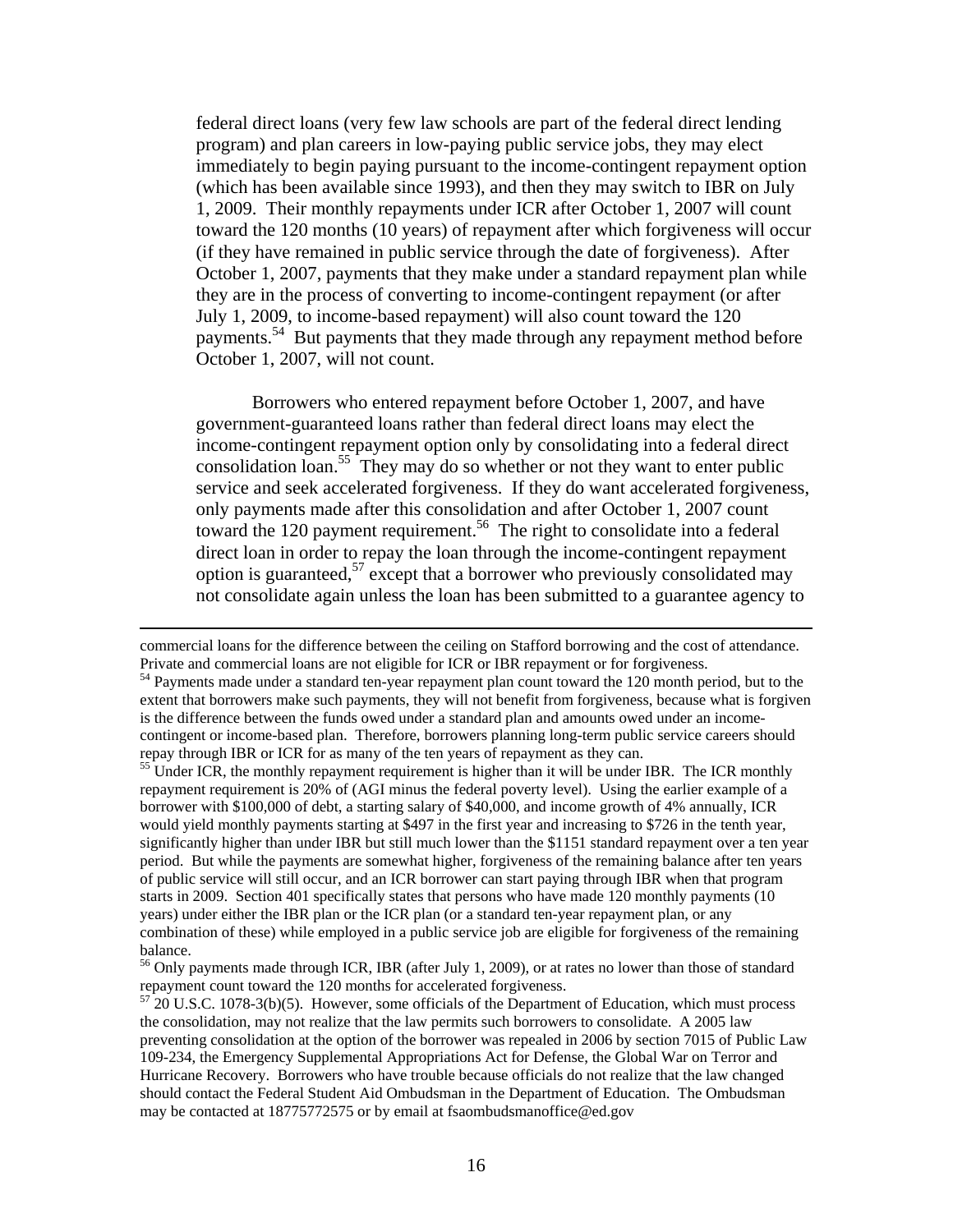prevent a default.<sup>58</sup> However, if a borrower who has already consolidated waits until after July 1, 2008 to seek a second consolidation and wants to consolidate to use the program for accelerated forgiveness for public service employment, the loan need not have been submitted for default aversion.<sup>59</sup>

### *2. Borrowers who graduate after October 1, 2007 but before July 1, 2008.*

 Direct loan borrowers may elect the income-contingent repayment option while waiting for the 2009 start date of IBR. All ICR or IBR payments made after October 1, 2007 while in public service will qualify for the 120-month period after which forgiveness of the balance occurs.<sup>60</sup> Borrowers with government-guaranteed loans must consolidate, as described above, before their payments will count.

### *3. Borrowers who graduate after July 1, 2008 and before July 1, 2009.*

Those with direct federal loans may elect income-contingent repayment while waiting for IBR to begin, and all payments pursuant to this plan will count toward the 120 month requirement. Those with government-guaranteed loans must first consolidate into a federal direct consolidation loan.<sup>61</sup> But borrowers who previously consolidated and who do not plan to enter into public service for ten years will not be permitted to consolidate into federal direct consolidation loans for the purpose of using income-contingent repayment unless their loan has been submitted to a guarantee agency for default aversion.<sup>62</sup> May, 2009, graduates will be able to elect IBR within two months after they graduate. Those who plan public service careers and repayment through IBR will be able to consolidate for that purpose almost immediately after graduation and will be able to start repaying through IBR in July.

 $58$  20 U.S.C. Sec. 1087-3(a)(3)(B)(i)(V).

 $59$  Sec. 203(b)(1)(A), made effective July 1, 2008, by Sec. 203(c)(2).

 $60$  A borrower who previously consolidated and who misses this deadline but plans to perform ten years of public service to qualify for forgiveness might have to wait until July 1, 2009, to consolidate, but depending on how the new law is applied, might be able to consolidate between July 1, 2008, and July 1, 2009. 20 U.S.C. Sec.  $1078-3(a)(3)(B)(i)(V)(bb)$ , as amended by Sec.  $401(b)(1)(A)$  of the new law, prohibits second consolidations for the purpose of obtaining federal direct consolidation loans but allows a borrower to obtain a subsequent consolidation loan for the purposes of using the new public service loan forgiveness program. The possible problem here, however, is that the part of the statute setting up the new program explicitly mentions IBR as a permissible method of repayment, but IBR does not start until July 1, 2009. Such a borrower will be permitted to repay the consolidated loan through ICR for one year and then switch to the lower payments permitted under IBR. But the Department of Education might permit this consolidation only if the borrower's loan was submitted to the guarantee agency for default aversion. It would therefore be best to apply before July 1, 2008.

 $<sup>61</sup>$  A borrower who previously consolidated might seek to consolidate to take advantage of the new public</sup> service program before July 1, 2009, even though the IBR part of that program will not yet have begun, because the amendment assuring the right to consolidate to use the public service program becomes effective on July 1, 2008. 20 U.S.C. Sec.  $1078-3(a)(3)(B)(i)(v)(bb)$ , as amended by Sec.  $401(b)(1)(A)$  of the College Cost Reduction Act, effective July 1, 2008. See Sec. 401(c)(2) of the College Cost Reduction Act.

 $62$  After July 1, 2009, a second consolidation is permitted for the purpose of entering income-contingent repayment if the loan is already in default. Sec. 401(b)(2)(A)(ii).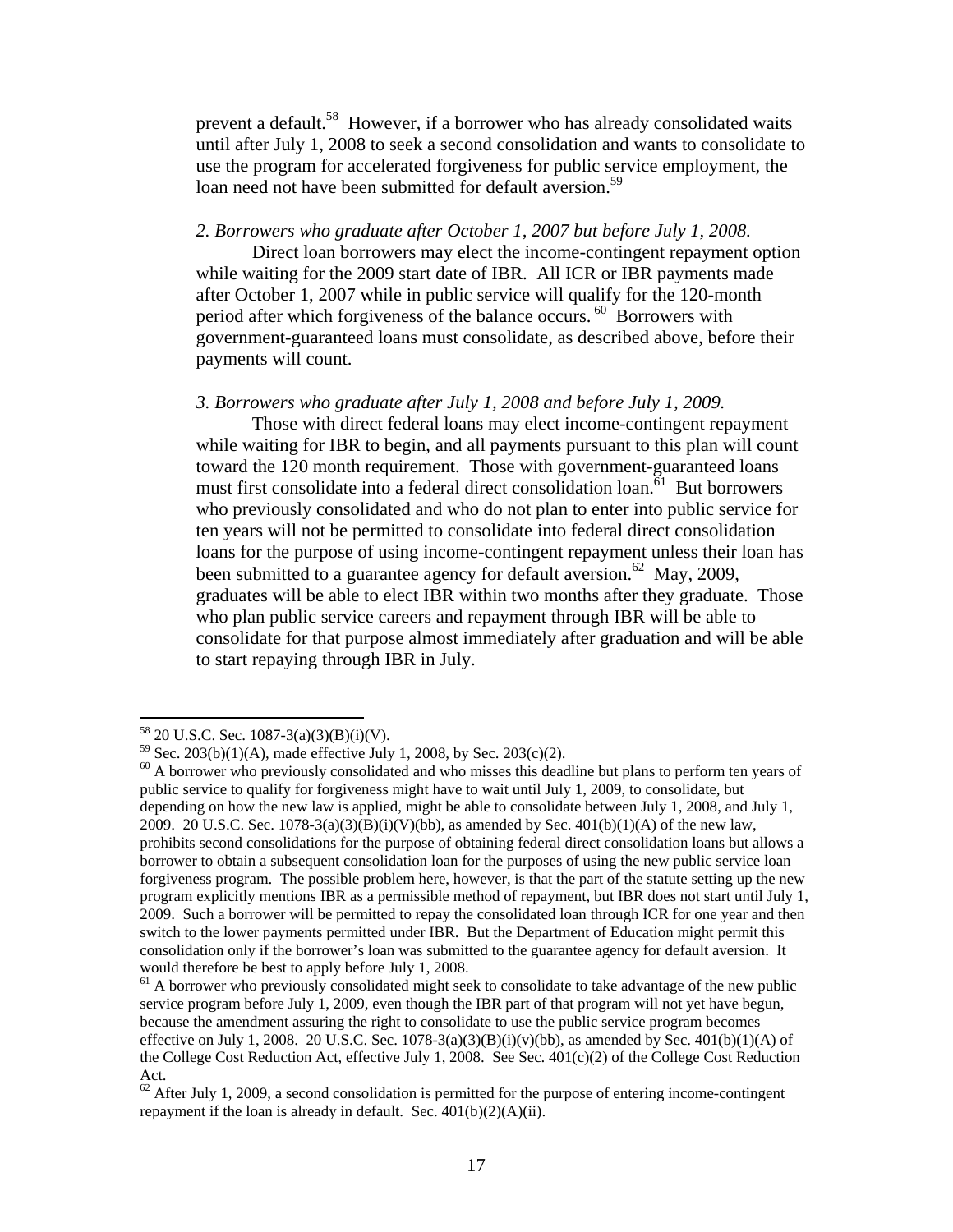*4. Borrowers who graduate after July 1, 2009.* The law will be fully effective. Graduates with direct loans who plan to enter public service for ten years to qualify for forgiveness may simply elect income-based repayment. Those with government-guaranteed loans who plan to use the new forgiveness provision must consolidate their loans into a federal direct consolidation loan and choose incomecontingent or income-based repayment; either type of repayment will qualify for the 120-payment public service forgiveness privilege. They have a right to obtain federal direct consolidation loans for this purpose.<sup>63</sup> Most such borrowers will elect income-based repayment because the monthly payments are lower and therefore the amount of eventual forgiveness is higher. $64$  Borrowers who previously consolidated and who do not plan to enter public service for ten years may not consolidate for the purpose of using income-based or income-contingent repayment unless their loan has been submitted to a guarantee agency for default aversion or is already in default.

Borrowers who enter the ten-year forgiveness program but who leave public service employment before making 120 payments (and do not plan to resume public service and qualify for accelerated forgiveness) may continue to use ICR, standard repayment or, if they are eligible, IBR. But they will not qualify for forgiveness at the end of ten years.

In summary,

- (a) High-debt borrowers who plan to spend at least ten years in public service careers should consolidated their student debt into federal direct consolidation loans,  $65$  use income-contingent repayment until July 1, 2009, and switch to income-based repayment on July 1, 2009. $^{66}$
- (b) High-debt borrowers who do not expect to do public service but nevertheless expect low incomes for a long period of time may also want to consider IBR, though this will cause their total payments to increase, and no forgiveness will occur until 25 years have elapsed.
- (c) High-debt, low-income borrowers who are not in public service and who expect their incomes to rise substantially over time might use IBR to ease the repayment burden for a few years, but this repayment method will require a higher level of total repayment. They will probably repay the total amount owing before 25 years elapse, and therefore they will not qualify for forgiveness.

<sup>&</sup>lt;sup>63</sup> 20 U.S.C. Sec. 1078-3(a)(3)(B)(i)(v)(bb), as amended by Sec. 401(b)(1)(A) of the College Cost Reduction Act.  $\blacksquare$  Reduction Act.

 $64$  A borrower who is planning only a few years of public service before switching to a high-paying job should think carefully about whether it is advisable to use IBR or even ICR, because the amount due will build up as a result of capitalized unpaid interest, and the debt will not be forgiven. Each individual's circumstances will be different, so no blanket advice is feasible for borrowers who do not plan to remain in public service long enough to earn forgiveness.<br><sup>65</sup> Borrowers already in direct lending need not consolidate.

<sup>&</sup>lt;sup>66</sup> Borrowers in this category who contemplate marriage to a spouse who has income should be aware that unless the law is changed, the IBR formula imputes the spouse's income to the borrower. This will affect the repayment schedule and the expected amount of forgiveness. See text at n. \_\_, infra.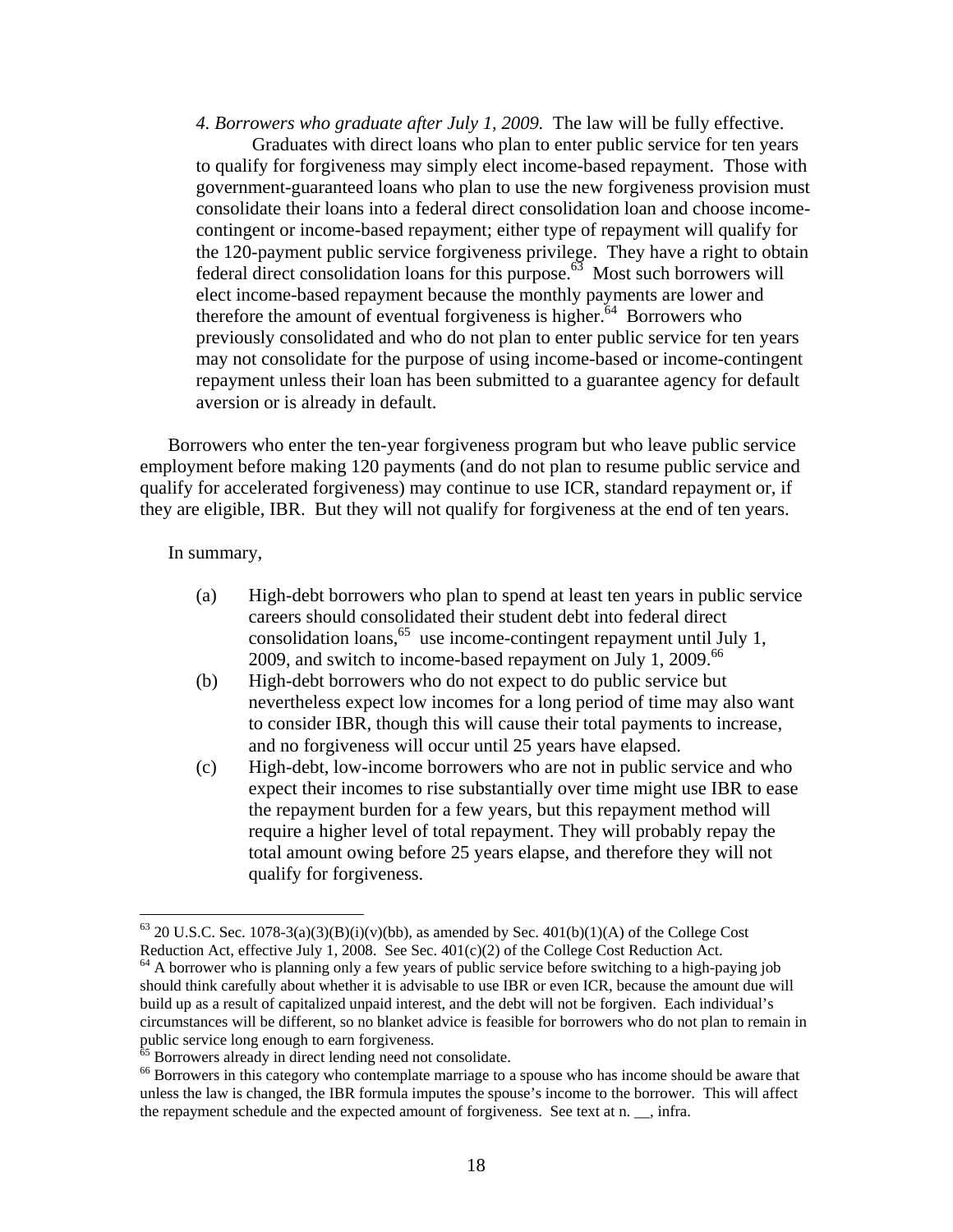### **IV. What remains to be done**

In future months or years, this legislation should be improved in two ways.

*Tax exemption of forgiveness.* The forgiveness at the end of 10 or 25 years is, at present, taxable, even though forgiveness under most law school loan repayment assistance programs is tax-exempt.<sup>67</sup> Unless the law is changed within the next ten years, borrowers will incur a substantial tax liability when forgiveness occurs.<sup>68</sup> Congress should, before then, make forgiveness tax-exempt. This reform should be a high priority for public service organizations. (Congress could not practically have addressed this issue in H.R. 2669, because that legislation was developed by the education committees, while tax legislation must originate in the tax committees). Meanwhile, borrowers should be counseled to lay funds aside monthly in high-interest CDs or government bonds to pay a possible tax upon forgiveness.<sup>69</sup>

*Reduction of the marriage penalty.* The amount of monthly repayment for married IBR borrowers is based on the combined adjusted gross income of the borrower and the borrower's spouse, even if they file separate tax returns. (For two-IBR families, regulations will probably allow combining both the debt and the income for purposes of the calculation, as the Department of Education does under the current "incomecontingent" repayment plan, so the problem described here is pertinent only to IBR borrowers married to non-IBR borrowers). This creates a strong disincentive to marry, or "marriage penalty." Upon marriage to a spouse with substantial income, an IBR borrower's monthly repayment obligation will increase sharply (even if the spouses keep their incomes separate and do not share them), and the amount of eventual forgiveness will correspondingly plummet. For example, a single borrower with an income of \$35,000 and a debt of \$100,000 would make first-year monthly repayments of \$246, but as soon as the borrower married a spouse who also had a \$65,000 income, the borrower's monthly repayments would balloon to \$993. Congress undoubtedly believed that spouses should support each other financially, and it therefore did not want to exclude a spouse's income from consideration in determining the monthly repayment obligation. But this marriage penalty is too extreme. To reduce the disincentive to marry, Congress should attribute only half of the combined income of the two spouses to the borrower. If it did

 $67$  Sec. 108(f) of the Internal Revenue Code excludes law school repayment of student loan debt from taxable income. At least 61 law schools take advantage of this provision by structuring their loan repayment assistance programs to provide their own forgivable loans, rather than grants, to qualifying graduates. Equal Justice Works, Financing the Future 16 (2006),<br>http://www.equaljusticeworks.org/financing-the-future2006.pdf (last visited Sept. 11, 2007).

 $\frac{68}{68}$  No borrower will incur this liability until 2017, when forgiveness first occurs. But the law should be reformed before then so that students can count on the absence of tax liability as they plan public interest careers.

<sup>&</sup>lt;sup>69</sup> There may be some interest in this reform on Capitol Hill. In 2007, for example, Senator Hillary Clinton introduced S.611. Some of the reforms proposed by that bill were adopted by the College Cost Reduction Act. But Section 6(b), which was not incorporated into the College Cost Reduction Act, would make ICR forgiveness tax exempt. S. 611 does not refer to forgiveness under the new ten-year public service forgiveness plan, because that plan did not exist when S. 611 was introduced.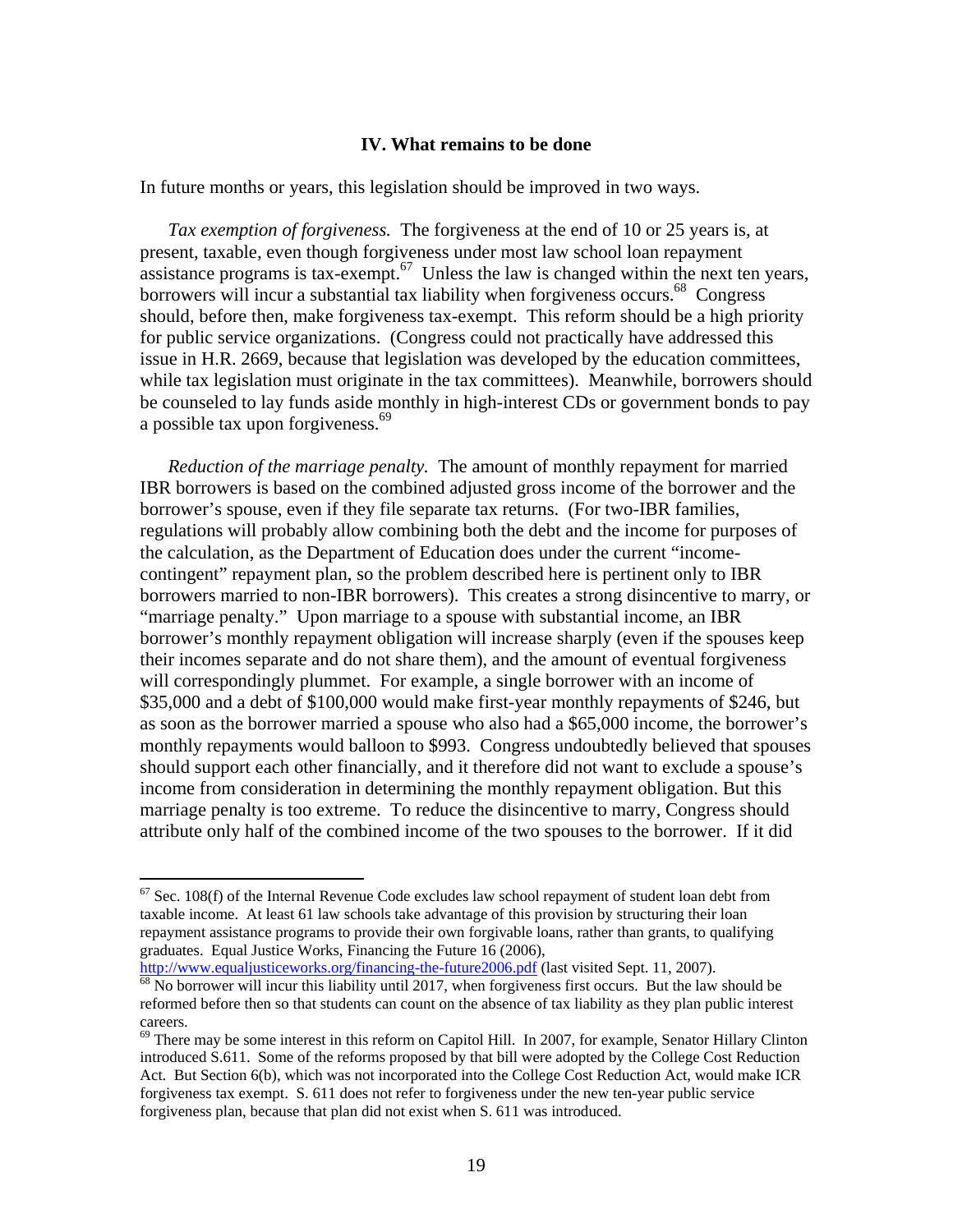so, the monthly repayment obligation of the married borrower in the example above would be \$368.

 The Senate has passed S. 1642, which in its present form would neither eliminate the taxability of loan forgiveness under the College Cost Reduction and Access Act nor reduce the marriage penalty.<sup>70</sup> It would, however, offer additional partial loan forgiveness to certain categories of public interest lawyers. Under Section 946, borrowers who planned to serve as civil legal assistance attorneys for at least three years could enter into agreements with the U.S. Department of Education, under which the government could repay the borrowers' educational loans. Annual repayment by the government would be limited to \$6,000 per borrower per year and \$40,000 during the borrower's lifetime. Unlike Section 401 of the College Cost Reduction and Access Act, which is an entitlement program, funds would be available under Section 946 only to the extent of annual congressional appropriations.<sup>71</sup> In the event that not enough funds were appropriated to fund loan repayment for all civil legal assistance lawyers who applied, priority would be given to those who had practiced for five years or less, had spent at least 90% of their time in practice as civil legal assistance lawyers, had received loan repayment under the program during the previous fiscal year, and had completed less than three years of the required service under an agreement with the government. Eligible borrowers could repay their loans through standard ten-year repayment plans.

 Section 952 of S. 1642 would provide similar benefits for prosecutors and public defenders (including prosecutors and defenders of alleged juvenile offenders), although the priority rules for allocation of loan repayment benefits are somewhat different. Priority is to be given to those who have the least ability to repay their loans, except that the Attorney General, who would administer the program, would be directed also to "determine a fair allocation of repayment benefits among prosecutors and public defenders, and among employing entities nationwide." Priority would also go to those who had already received some benefits and who had completed less than three years of service under their first agreement with the Attorney General.<sup>72</sup> Many prosecutors and public defenders see enactment of these provisions as vital to the fairness of the criminal justice system, because many of their offices are having increasing difficulty in hiring and retaining lawyers, with the result that the remaining lawyers have untenable case loads.

 S. 1642 is not inconsistent with the College Cost Reduction and Access Act; they would offer additional loan forgiveness to qualifying lawyers, focusing on providing loan assistance in the early years of employment rather than reducing payments in the early years and forgiving repayment for career public servants. Section 401 of the College

 $70$  Of course the House could address these problems when it takes up the bill.

 $71$  The bill authorizes appropriations of \$10,000,000 for the first year and such sums as may be necessary in future years, but an authorization of an appropriation is not an appropriation.

 $72$  The bill authorizes a first-year appropriation of \$25,000,000 for prosecutors and defenders and such sums as may be necessary for future years. The House has not yet taken up the bill, but George Miller, Chair of the Committee on Education and Labor, called S. 1642 a "very important blueprint" for the House bill, which he expects to have enacted by the House before the end of 2007. Libby George, "Democrats Promise to Put More Education Legislation in the Pipeline," CQ Today – Education, Sept. 7, 2007.